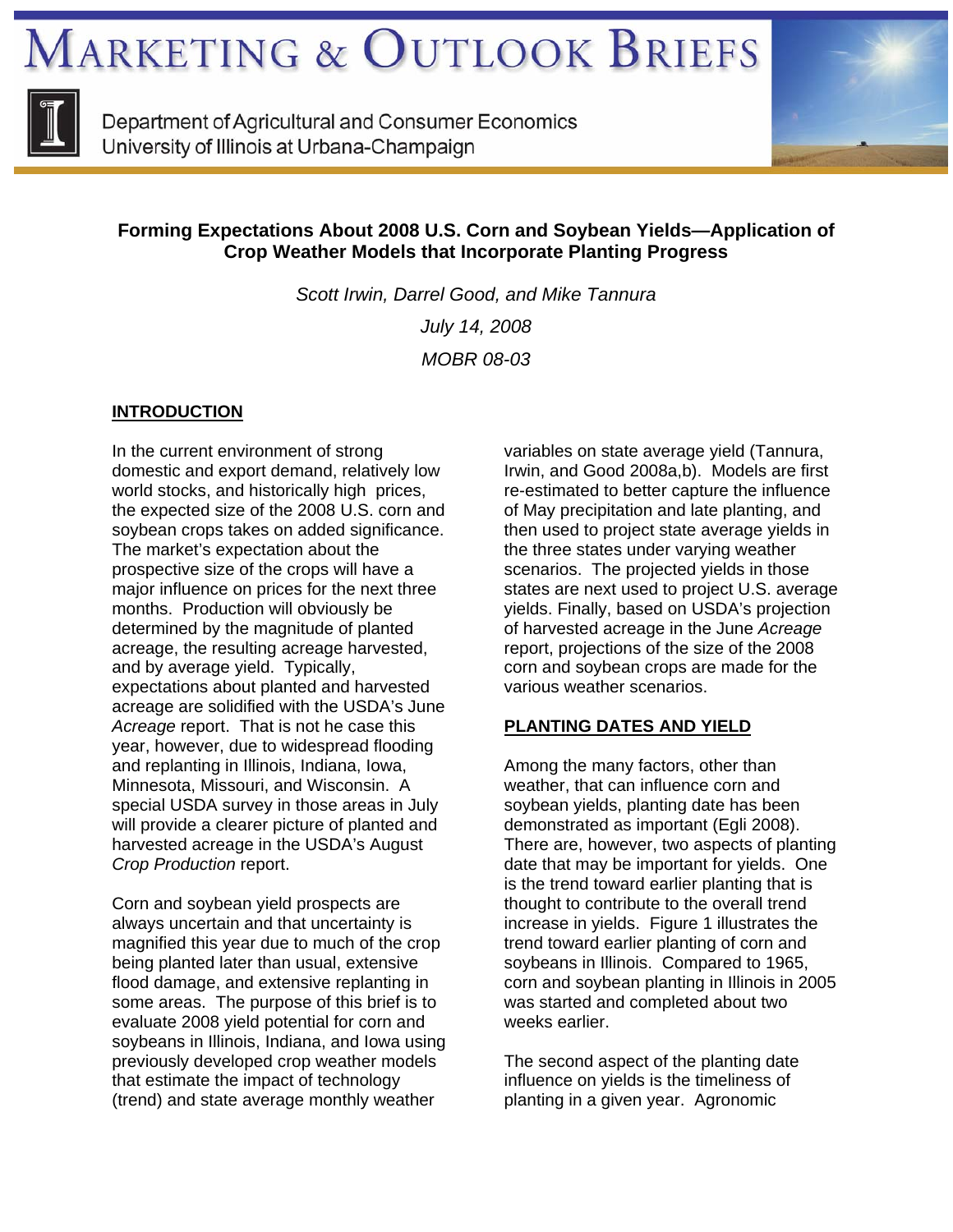research reveals that "late" planting in a given year generally results in lower yields than timely planting (Pecinovksy and Benson 2001; Nafziger 2008; Nielsen 2008). Figures 2 and 3 are representative of results from agronomic experiments investigating the effect of planting date on corn and soybean yields. In central Illinois, for example, average corn yields are not found to be substantially different for planting dates ranging from early April to early May. Yields, however, generally decline at an accelerating rate for planting dates after early May. In central Iowa, average soybean yields are not found to be substantially different for planting dates ranging from late April to early June. Yields generally decline sharply, however, for planting dates after mid-June.

Planting date results from agronomic experiments are widely used as a guide to planting decisions by farmers. This is sensible for individual farmers in a given year because the experiments carefully isolate planting date impacts by holding other production factors constant. However, experimental results do not necessarily provide good estimates of actual planting date impacts for large-areas, such as states or regions. The first reason is that planting in any given year is spread over several weeks, with some acres planted in a timely fashion and some planted late. The second reason is that spring and summer growing season weather varies substantially from year-to-year. Nielsen (2008) notes that yield loss estimates from agronomic experiments are relative to the maximum yield possible in a given year. The variation in maximum yield due to variation in growing season weather can easily swamp the impact of planting delays.

An alternative approach is to partition the effect of planting date on state average yields over time using a crop weather model. This is also challenging due to uncertainties about the specification of planting date variables, and consequently, few attempts have been made to estimate

the impact of planting date on state average yields. Kucharick (2008) recently investigated the relationship between state average corn yields, planting dates, and monthly average weather variables over 1979 through 2005 for 12 Corn Belt states. Results were mixed, but generally showed that earlier planting explained a significant proportion of corn yield trends in the western and northern Corn Belt. Kucharick did not delineate the impact of earlier planting dates over time versus late planting in any given year. In addition, the study used a relatively short sample period, projected planting progress for dates before actual planting progress data were available in some years, and imposed a linear relationship between yield and precipitation variables.

## **STATE LEVEL PLANTING PROGRESS**

The U.S. Department of Agriculture (USDA) provides a weekly assessment of cumulative state corn planting progress, expressed as the percentage of the crop planted, in the *Crop Progress* report. Planting progress data for 1979 through 2007 are available at the USDA's Quick Stats web site

(www.nass.usda.gov/QuickStats). For years before 1979, planting progress information is available in the *Weekly Weather and Crop Reports* from individual states. Since 1979, weekly planting progress has been reported for all states as of the week ended on Sunday. Prior to that, the week-ending date was Monday for Illinois and Iowa. The week ending date for Indiana was Saturday for 1960-1966, Friday for 1967-1976, and Sunday for 1977-1978.

There are at least two dimensions needed to describe corn and soybean planting progress over time. The first is the trend towards earlier planting dates. To measure this trend, we compute the number of days before or after May  $1<sup>st</sup>$  that state planting progress reaches 50%. The calendar date of 50% completion is estimated by linear interpolation for the week in which 50%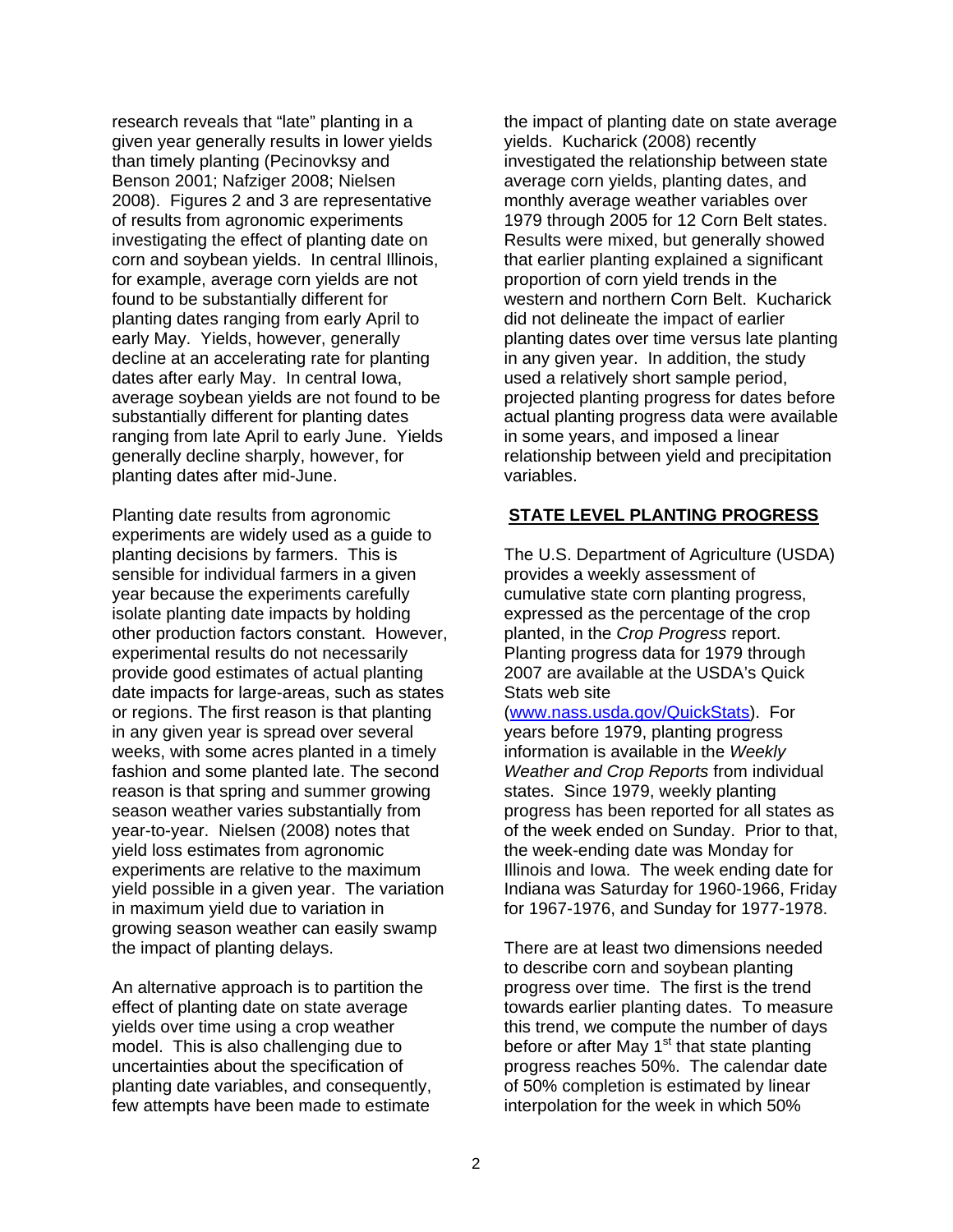completion was reached. This is expected to be a more robust measure of trends in planting progress than the measure used by Kucharik (2008), since non-zero planting progress is nearly always reported for the week before and after 50% progress is reached. Kucharik computes the calendar date when 10% planting progress is reached. In some years, the first reported data on planting progress is larger than 10%, which implies that the 10% date is projected without knowledge of actual planting progress in the previous week.

Figures 4 and 5 show the number of days before or after May 1<sup>st</sup> that 50% corn and soybean planting progress, respectively, is reached in Illinois, Indiana, and Iowa over 1960 through 2007. Positive observations on the vertical axis indicate the number of days after May  $1<sup>st</sup>$  that 50% planting progress is reached and negative observations indicated the number of days before May 1<sup>st</sup>. While there has been substantial annual variation in planting progress in each state, a clear trend towards earlier planting is evident. Since 1960 in Illinois, for example, the trend line indicates that the 50 percent completion date moved from about May  $20<sup>th</sup>$  to about May 1<sup>st</sup> for corn and from about May 30<sup>th</sup> to May  $20<sup>th</sup>$  for soybeans. Similar changes occurred in Indiana and Iowa. In general, the 50 percent progress date in these three states is now about 20 days earlier for corn and 10 days earlier for soybeans than in 1960.

Kucharik (2006, 2008) suggests that a key factor underlying the move to earlier corn planting is a desire to increase the likelihood that higher yielding full season hybrids will reach maturity before the first killing frost. Other factors contributing to earlier planting of corn include a shift toward tillage in the fall, conservation tillage, the development of hybrids with a higher tolerance to suboptimal growing conditions, seeds coated with temperature active polymers, increased resistance to disease and pests, and improved equipment (planter)

functioning. Since soybeans in the Midwest are generally planted after the completion of corn planting, earlier planting of corn has resulted in earlier planting of soybeans.

As a side note, while planting has been occurring earlier in Illinois, Indiana, and Iowa, there is little evidence that the crop is being planted more rapidly in these states. The speed of planting is not central to the study at hand, but is more of a curiosity. There are a number of ways to depict the speed of planting progress during the season. One way is the percent of the crop planted during the peak planting week each year. This measure should reflect the combined impact of weather, management practices, and planting equipment capacity. Those percentages are reported in Figures 6 and 7 for corn and soybeans, respectively, in Illinois, Indiana, and Iowa. Contrary to conventional wisdom, there is no trend toward planting a larger percent of corn or soybeans in the peak week since 1960. These results are consistent with those of Kucharik (2006), who reported that the average number of days from 10% to 75% corn planting progress tended to *increase* slightly over 1979 to 2005 in 12 Corn Belt states. Taken together, the evidence suggests that weather is likely the major determinant of planting speed rather than equipment size. Finally, it is interesting to note that average peak progress in both corn and soybeans is somewhat higher for Iowa compared to Illinois and Indiana.

The second dimension of planting progress is the "lateness" of planting in a given year. Measuring the magnitude of late planting is complicated by three issues. The first is the changing yield penalty as planting dates become progressively later. Based on the response curves presented in Figures 2 and 3, separate variables representing the percentage of the crop planted in each 10 day interval could be specified. This would likely lead to over-parameterized models and imprecise parameter estimates. Estimation would be further complicated by the positive correlation between such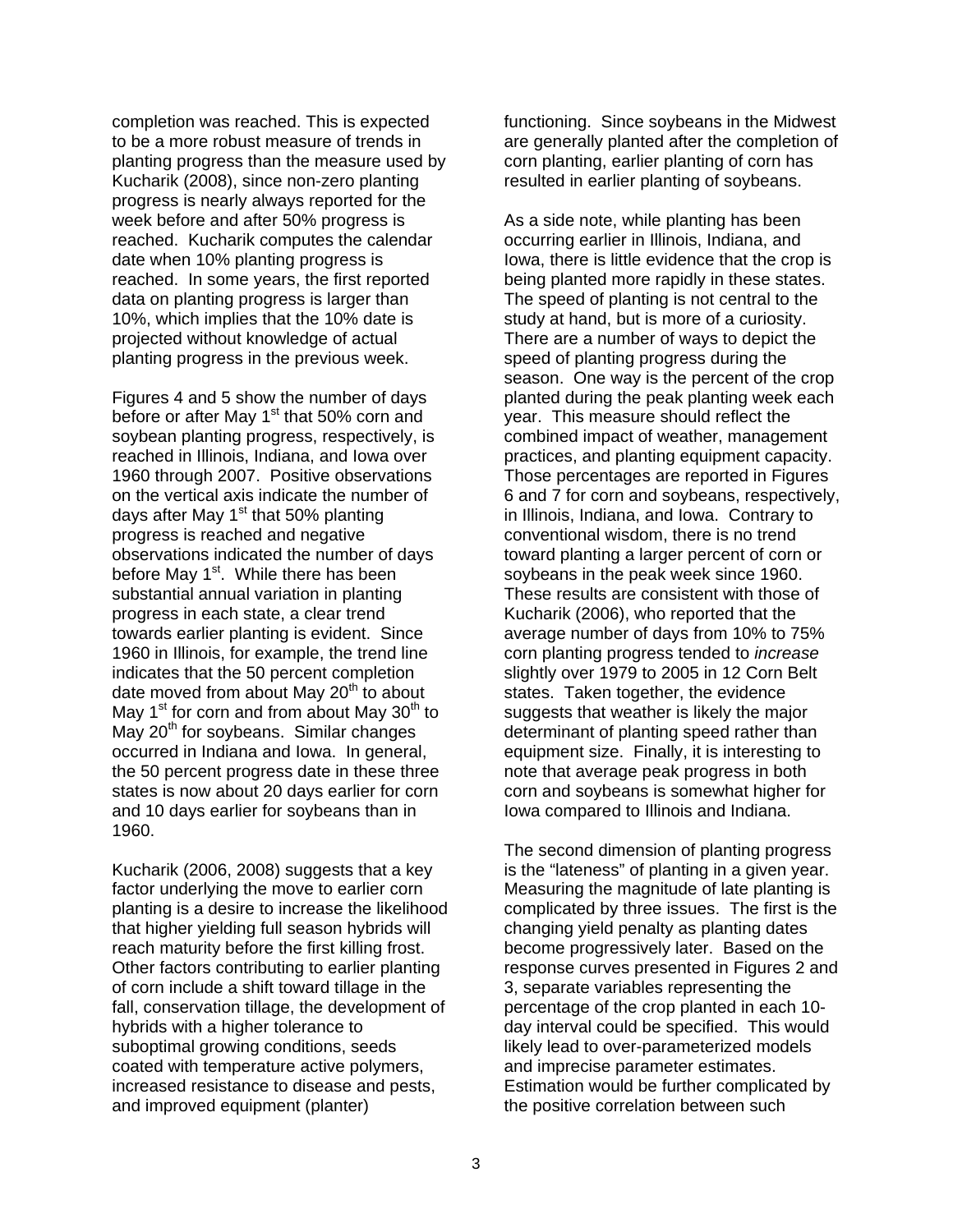variables. The second issue is that the definition of "lateness" has undoubtedly changed over the sample period. It is reasonable to assume that the trend towards earlier planting dates documented in Figures 4 and 5 goes hand-in-hand with changing experimental evidence on optimal planting dates. The third issue is that planting date impacts are already represented to some degree in the crop weather models via May precipitation variables. It is not surprising that the correlation between measures of the lateness of corn and soybean planting and May precipitation range from about 0.5 to 0.6 in Illinois, Indiana, and Iowa.

A two-pronged approach was adopted to represent late plantings in each year of the sample. The first part of the approach was to change the specification of May precipitation from a linear to a quadratic form in the crop weather model. Tannura, Irwin, and Good (2008a) report negative coefficients for May precipitation in all three states for corn and soybeans. This implies that the optimal amount of May precipitation is zero, a result that seems unrealistic upon reflection. A quadratic specification is more logical, as it allows the relationship between May precipitation and corn and soybean yields to exhibit declining yields if too little or too much precipitation is received. When excessive precipitation is observed in May this will presumably lead to planting delays and yield declines.

The second part of the approach was to include a variable in the crop weather models to represent corn and soybeans planted towards the end of the windows represented in Figures 2 and 3. The underlying logic is that May precipitation "picks up" the yield impact of planting dates for corn and soybeans through most of May, but an additional variable is needed to reflect the sharp drop in yield for corn and soybeans planted in the last third of the planting windows considered in agronomic experiments. An issue in specifying this variable is that the definition of "late" may

need to be adjusted over the sample period. What was considered late based on agronomic experiments in 2007 may not have been late in 1960.

Two sources were consulted about changing agronomic recommendations for corn and soybeans planting dates since 1960. First, *Illinois Agronomy Handbooks* were available going back to 1968. The *Handbooks* always emphasized "early" planting of corn in Illinois, with the definition changing over time. The most notable change occurred in the early 1980s, when recommendations focused on *completing* corn planting by early May. Previously the focus was on *starting* to plant corn by mid-April. There was little change in recommendations for soybeans, with the main thrust that farmers should complete soybean plantings in the month of May. Second, Pecinovsky and Benson (2001) report results of soybean planting date studies in Iowa from 1976 through 2001. Planting date recommendations from 1976- 1980 are about a week later than recommendations for 1992-2001, but the main finding is that sharp reductions in soybean yields are observed starting in early June.

The available history of agronomic planting date recommendations confirms a trend towards earlier planting of corn and soybeans in the Corn Belt. However, a definitive change in the recommendations is not obvious. Recommendations for corn did appear to emphasize earlier planting starting in the mid-1980s. Based on this information, the late planting variable for corn is defined as the percentage planted after May 30<sup>th</sup> over 1960-1985 and after May  $20<sup>th</sup>$  over 1986-2007. For soybeans, late planting is defined as the percentage planted after June  $10<sup>th</sup>$  for the entire 1960-2007 sample period. These variables are plotted in Figures 8 and 9 for corn and soybeans, respectively. There is almost no trend in any of the late planting variables, indicating that the specifications of "lateness" are stable over time. The charts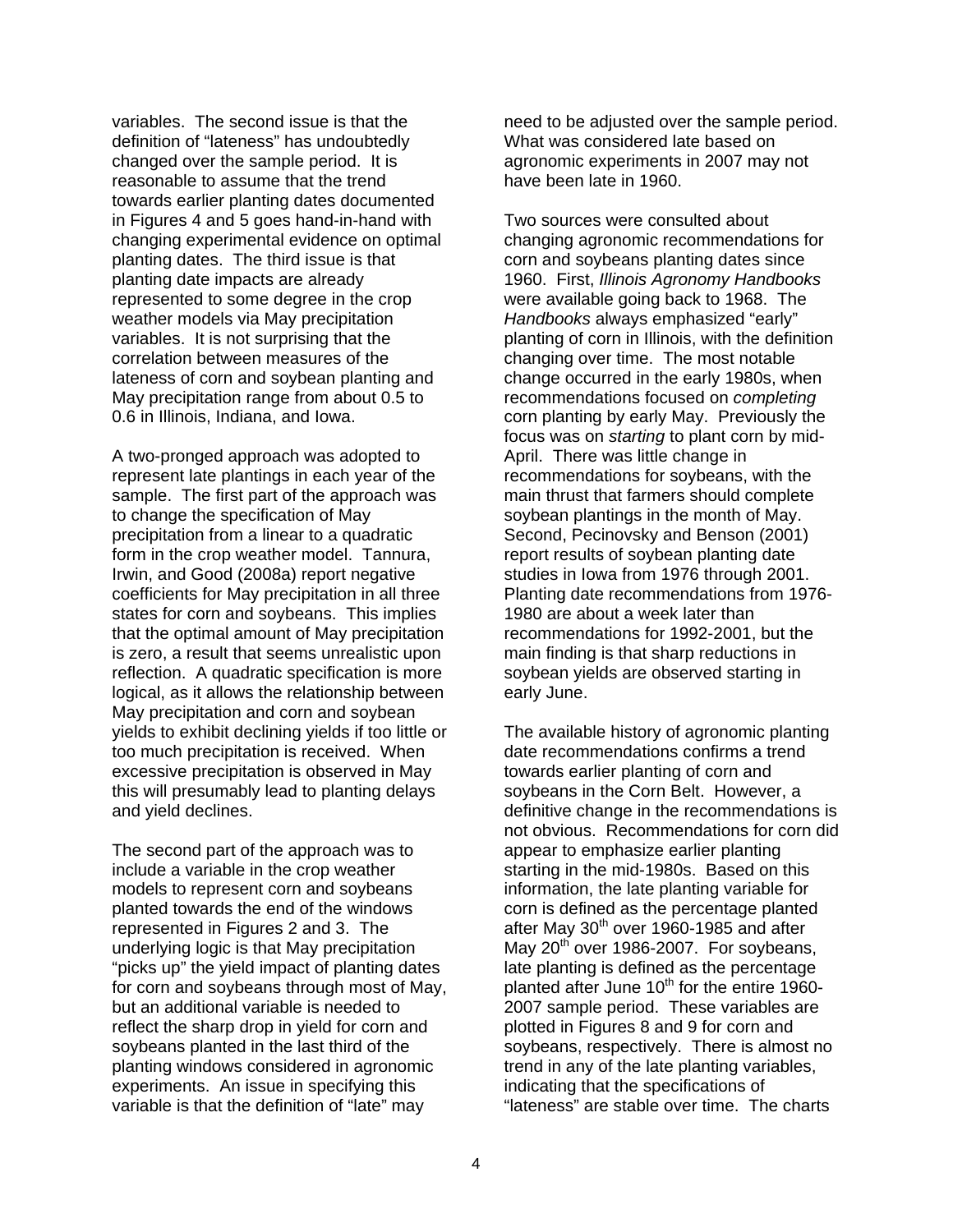also indicate that the percentage of corn and soybeans planted late is low in most years and a handful of years have very high values. Late plantings in corn and soybeans are highly correlated between Illinois and Indiana (about 0.80), but not between Iowa and Indiana (about 0.30), likely reflecting the variability in spring weather patterns moving from east to west across the Corn Belt.

### **PLANTING PROGRESS AND STATE AVERAGE YIELDS**

The crop weather models developed by Tannura, Irwin, and Good (2008a,b) were re-estimated using state-average corn yields in Illinois, Indiana, and Iowa over 1960-2007. The original model specifications were based on the wellknown work of Thompson (e.g., 1969 1970). A linear time trend variable was used as a proxy for technology. Weather variables included total pre-season precipitation (September-April) and May through August monthly precipitation and temperature. Preseason precipitation and all temperature variables were included in linear form, while May through August precipitation was included in quadratic form. Two planting date variables were initially included in the model: 1) the date relative to May  $1<sup>st</sup>$  when planting progress reached 50 percent, and 2) the percentage of the crop planted after May  $30<sup>th</sup>$  over 1960-1985 and after May  $20<sup>th</sup>$ over 1986-2007 for corn and the percentage of the crop planted after June  $10<sup>th</sup>$  over 1960-2007 for soybeans.

Initial estimation results revealed that signs were inconsistent in both corn and soybeans for the variable reflecting the date relative to May  $1<sup>st</sup>$  when planting progress reached 50 percent. In no case was the estimated coefficient statistically significant. This result implies that the impact of the trend towards earlier planting over time in corn and soybeans, while important, is fully captured in the linear technology trend variable. In contrast, Kucharik (2008) reports that it is possible to disentangle the

impact of planting date from other factors that impact the overall trend in corn yields, with the trend in planting date explaining a significant proportion of corn yield trends in the western and northern Corn Belt. Our results are consistent with Egli's (2008) argument that it is impossible to accurately disentangle the plant modification, management, and environmental changes that contribute to yield trends.

Final models deleted the variable reflecting the date relative to May  $1<sup>st</sup>$  when planting progress reached 50 percent. Estimation results for the final models are presented in Tables 1 and 2 for corn and soybeans, respectively. The results indicate that the models explained 95% of the variation in corn yields for the three states and between 89 and 91% of the variation for soybeans. In line with Tannura, Irwin, and Good's original results, the estimates in Table 1 revealed that corn yields in the three states were particularly affected by technology, the magnitude of precipitation during June and July, and the magnitude of temperatures during July and August. Similarly, Table 2 revealed that soybean yields in the three states were most affected by technology, the magnitude of precipitation during June through August, and the magnitude of temperature in August.

As discussed in the previous section, a twopronged approach was adopted to represent impact of planting progress on corn and soybean yields. A quadratic specification for May precipitation is assumed to "pick up" the yield impact of planting dates for corn and soybeans through most of May and an additional "late" variable is used to reflect the sharp drop in yield for corn planted after May  $20<sup>th</sup>$  (May 30<sup>th</sup> before 1986) and soybeans planted after June 10<sup>th</sup>. As illustrated in Panel A of Figure 10, the results confirm that excessive precipitation in May reduces corn yields in all three states, although yield penalties are not large until levels of precipitation become extreme. For example, corn yield in Illinois is estimated to drop 7 bushels per acre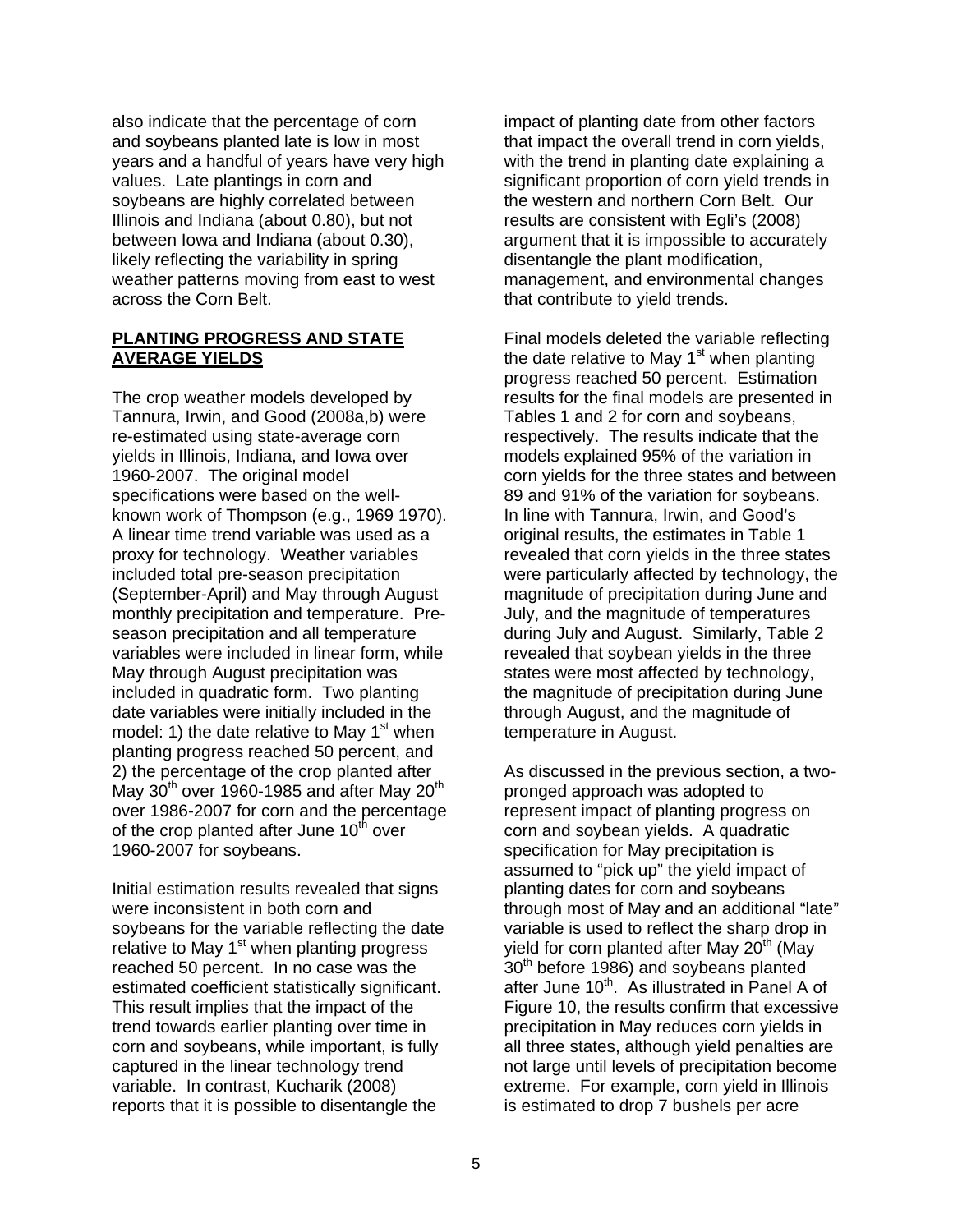when May precipitation equals 7 inches, a total reached only four times over 1960- 2007. The x's indicate that average May precipitation in each state is slightly greater than the optimum. Panel B of Figure 10 indicates that estimation results for soybeans are less consistent, which perhaps is not surprising given that soybean planting dates typically stretch across both May and June. The shape of the relationship for soybeans is as expected only for Indiana. May precipitation has virtually no impact in Illinois and the impact is always negative for Iowa.

The coefficient for the late planting variable has the anticipated sign (negative) in each state for both crops (see also Figures 11 and 12). For corn, however, the coefficient is small and statistically insignificant except for Iowa, where each one percent of the crop planted late results in a 0.32 bushel reduction in the state average yield. The estimated reduction in Illinois and Indiana is only 0.04 and 0.01 bushels, respectively. For soybeans, late planting has a statistically significant impact on state average yield in Illinois and Indiana. The magnitude of the coefficients are similar for all three states, with each one percent of the soybean crop planted late reducing the state average yield by 0.07 to 0.09 bushels.

The estimated impact of planting progress on state average yields of corn and soybeans is modest compared to the results of agronomic research and in comparison to general perception. The primary explanation of the modest impact is that crops are planted throughout the planting date window. Even in "late-planted" years, much of the crop is planted in a timely fashion and, as Nielsen (2008) points out, summer growing season weather dominates.

#### **MODEL PROJECTIONS FOR 2008**

The crop weather models estimated over 1960-2007 and presented in Tables 1 and 2 are used to project state average yields for

2008 in the three states under varying weather scenarios. The alternative weather scenarios and resulting state average yield forecasts for Illinois, Indiana, and Iowa are generated as follows:

- (1) Unadjusted trend forecasts for 2008 are based on trend-only regressions estimated over 1960-2007.
- (2) Average weather trend forecasts for 2008 are based on the crop weather regressions presented in Tables 1 and 2. Average values of the late planting and weather variables for 1960-2007 are used to forecast yields for 2008.
- (3) Actual weather to date and average July-August weather forecasts for 2008 are based on the crop weather regressions presented in Tables 1 and 2. Actual values for late planting, preseason precipitation, May precipitation, and May temperature in 2008 are used. Preliminary June precipitation and June temperature in 2008 are used. Average values of July and August precipitation and temperature for 1960-2007 are used.
- (4) Unfavorable July and August weather forecasts for 2008 are based on the crop weather regressions presented in Tables 1 and 2. Actual values for late planting, preseason precipitation, May precipitation, and May temperature in 2008 are used. Preliminary June precipitation and June temperature in 2008 are used. Values one standard deviation below average over 1960- 2007 are used for July and August precipitation and values one standard deviation above average over 1960- 2007 are used for July and August temperature.
- (5) Favorable July and August weather forecasts for 2008 are based on the crop weather regressions presented in Tables 1 and 2. Actual values for late planting, preseason precipitation, May precipitation, and May temperature in 2008 are used. Preliminary June precipitation and June temperature in 2008 are used. Values one standard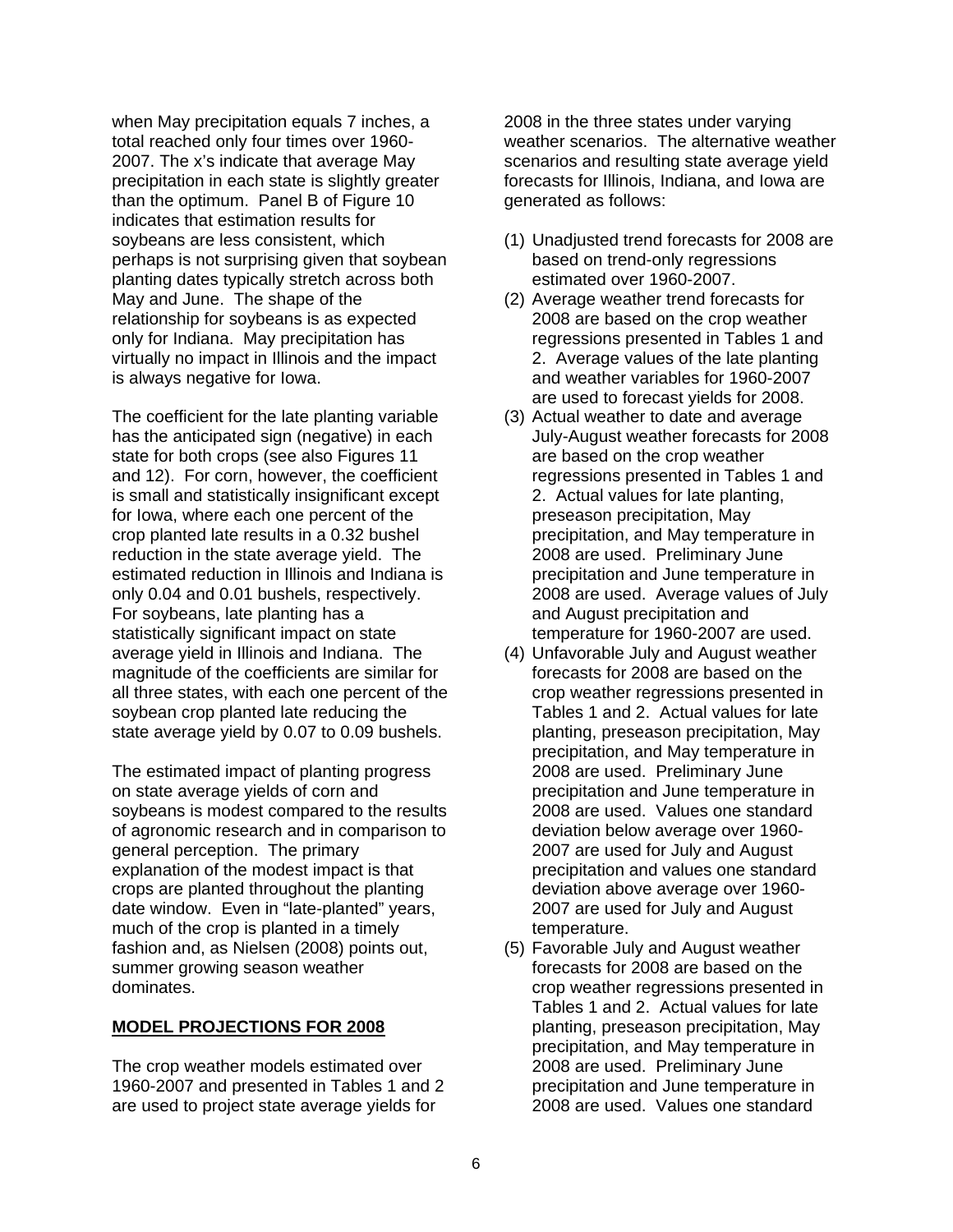deviation above average over 1960- 2007 are used for July and August precipitation and values one standard deviation below average over 1960- 2007 are used for July and August temperature.

Panel A in Table 3 presents the state average forecasts for corn and soybeans under the different weather scenarios. The unadjusted trend yield forecasts in column 1 can be thought of as the unconditional trend measured across all weather patterns observed during the sample period. The forecasts for 2008, then, are based on linear trends fit to actual state average yields from 1960 through 2007. This is probably the most widely used measure of trend yields, with varying sample periods used to estimate the trend.

The average weather trend yield forecasts in column 2 indicate the trend yields that would be projected if neither favorable nor unfavorable weather occurred. The trend is calculated by assuming average temperature and precipitation over 1960- 2007 occurs for each month in 2008. It is significant that the trend vield projections based on average weather assumptions are higher than projections based on the unadjusted trend that reflects actual weather conditions during the sample period. That is, yields expected from average weather conditions are higher than expectations based on the unconditional trend. The explanation is found in the fact that unfavorable weather reduces yield much more than favorable weather increases yield. The unconditional trend is lower than the average weather trend because of occurrences of unfavorable weather during the sample period.

The yields forecasts in columns 3, 4, and 5, indicate the yield projections based on actual 2008 planting progress, actual weather through June, and alternative assumptions about weather for July and August as summarized above. With average weather for July and August, yield

projections for both crops in all three states are higher than the unadjusted trend projections. Corn yield forecasts based on average summer weather are lower than the average weather trend forecasts, as is the Iowa soybean yield forecast. The forecasts of soybean yields in Illinois and Indiana assuming average summer weather, however, are higher than the average weather trend forecasts. Very unfavorable weather conditions in July and August result in very low yield projections for both crops in all three states, while the assumption of very favorable weather results in very high forecasts. All forecasts assume no unusual weather event outside of the variables included in the model, such as an early, widespread freeze in September.

There is, of course, great interest in the impact of planting progress on corn and soybean yields in 2008. A useful way of capturing this impact is to compute the combined affect of May precipitation and late planting in the crop weather models under two scenarios: 1) average levels of the two variables over 1960-2007, and 2) 2008 levels. The information needed to compute the combined impact for 2008 is presented in Table 4. Relative to average levels, corn yields in 2008 are estimated to drop 2.9, 3.5, and 6.3 bushels per acre in Illinois, Indiana, and Iowa, respectively, due to May precipitation and late plantings. Relative to average levels, soybean yields in 2008 are estimated to drop 1.1, 0.4, and 1.0 bushels per acre in Illinois, Indiana, and Iowa, respectively, due to May precipitation and late plantings. The magnitude of the yield declines due to slow planting progress in 2008 are relatively small due to the fact that May precipitation, while high, was not extremely high, and the magnitude of late planting, while above average, was considerably less than previous highs (see Figures 8 and 9). It is important to keep in mind that these estimates do not take into account the impact of replanting due to flooding in some areas of Illinois, Indiana, and especially, Iowa during June 2008.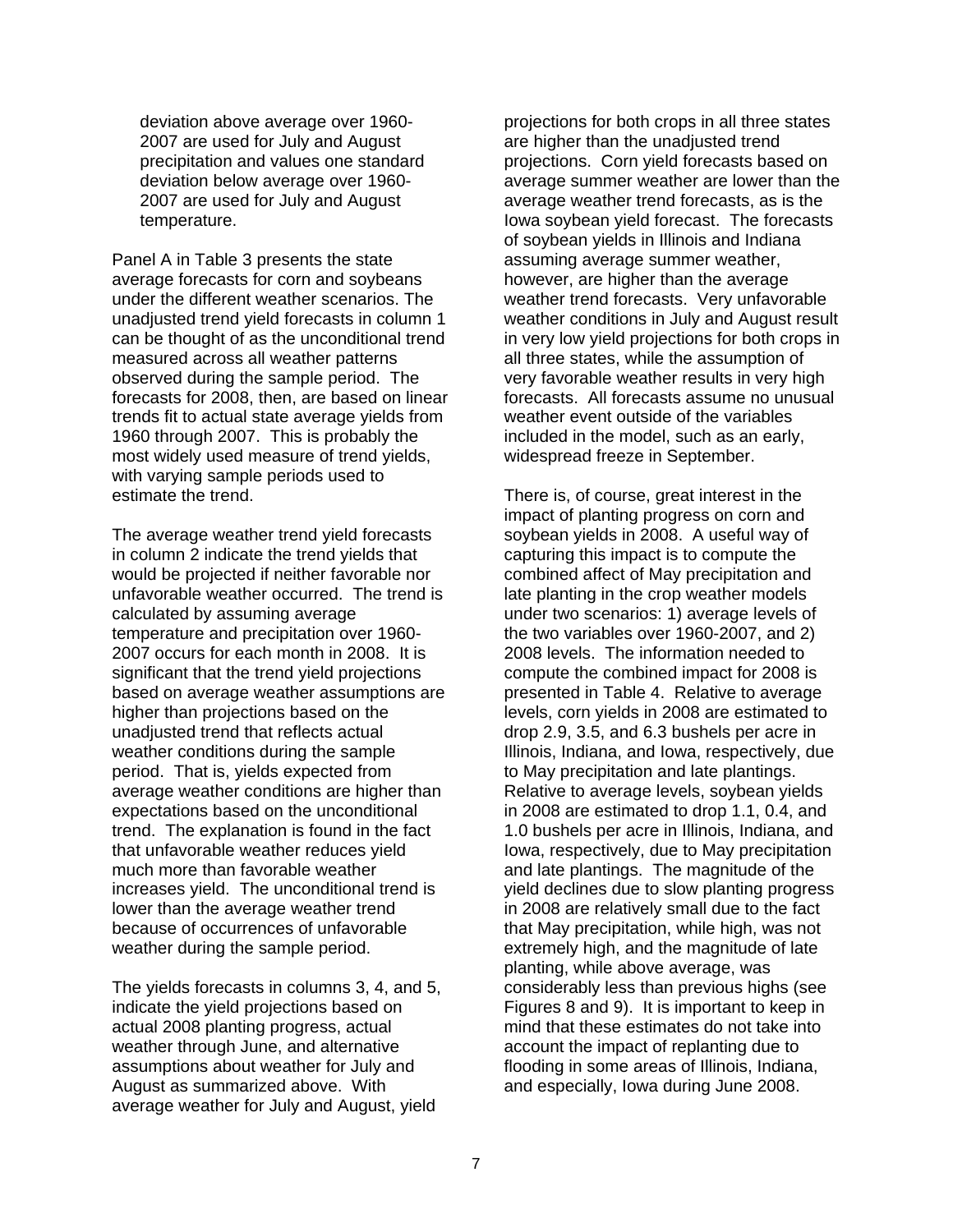U.S. yield and production forecasts for 2008 are developed in Panel B of Table 3. Alternative yield forecasts are developed and applied to the forecast of harvested acreage reported in the USDA's June *Acreage* report to generate a production forecast. The unadjusted trend yield forecasts for both corn and soybeans in column 1 are based on trend-only regressions of actual U.S. average corn and soybean yields estimated over 1960-2007, the same methodology as used for unadjusted state trend forecasts. Since crop weather forecasts are only available for Illinois, Indiana, and Iowa, a procedure for projecting U.S. yields under various weather scenarios based on these state level forecasts was developed. The first step was to calculate a simple average of the three state forecasts. The second step was to adjust the three-state average by the average ratio of the three-state average yield to national average yield over the last 10 years. Since Illinois, Indiana, and Iowa typically represent at least 40% of U.S. production this ratio is fairly stable and averaged 1.079 for corn and 1.158 for soybeans over 1998-2007 (dropping 2003 for soybeans). As an example of the adjustment procedure consider the scenario of the average weather trend for corn. The simple average of the three state yield forecasts is 171.8 bushels. Divided by 1.079, that average projects to a U.S. average yield of 159.2 bushels.

As an additional U.S. yield benchmark, forecasts based on July  $1<sup>st</sup>$  crop condition ratings were are also generated. The crop conditions forecasts are based on regressions of the sum of good and excellent ratings reported by the USDA in the final *Crop Progress* report of the season over 1986-2007 on trend-adjusted yields. Those regression estimates for 2008 are as follows:

> U. S corn yield = 112.75 + 0.6507 X percent rated good or excellent

U. S. soybean yield =  $31.634 +$ 0.194 X percent rated good or excellent

The sum of good and excellent crop conditions as of June 29, 2008 was 61 percent for corn and 58 percent for soybeans suggesting yield potential of 152.4 bushels for corn and 42.9 bushels for soybeans.

The various models result in a wide range in the U.S. yield forecasts for both corn and soybeans. Corn yield forecasts range from 129.3 to 163.8 bushels and the soybean yield forecasts range from 37.8 to 45.3 bushels. As a result, production forecasts are also in a wide range, from 10.204 billion to 12.930 billion bushels for corn and 2.723 billion to 3.269 billion for soybeans. However, the forecasts based on the crop weather model that incorporates weather through June and assumes average weather in July and August and forecasts based on crop condition ratings at the end on June are remarkably close. That is as expected since the two models presumably incorporate the same weather and crop conditions to date. A U.S. corn crop near 12 billion bushels and a soybean crop near 3.1 billion now appear most likely.

Production expectations for both crops, however, remain very uncertain for at least three reasons. First, the magnitude of harvested acreage is not yet known. Second, remaining summer weather is not known. Third, the crop yield models have relatively large forecast errors. Figure 13 illustrates the range in state yield forecasts for the various weather scenarios that fall within one standard error of the mean forecast. The standard errors are based on the out-of-sample forecast errors generated by Tannura, Irwin, and Good (2008a). Those yield ranges are quite large due to the size of the standard errors, which are about 20 bushels per acre for corn and 4 bushels per acre for soybeans.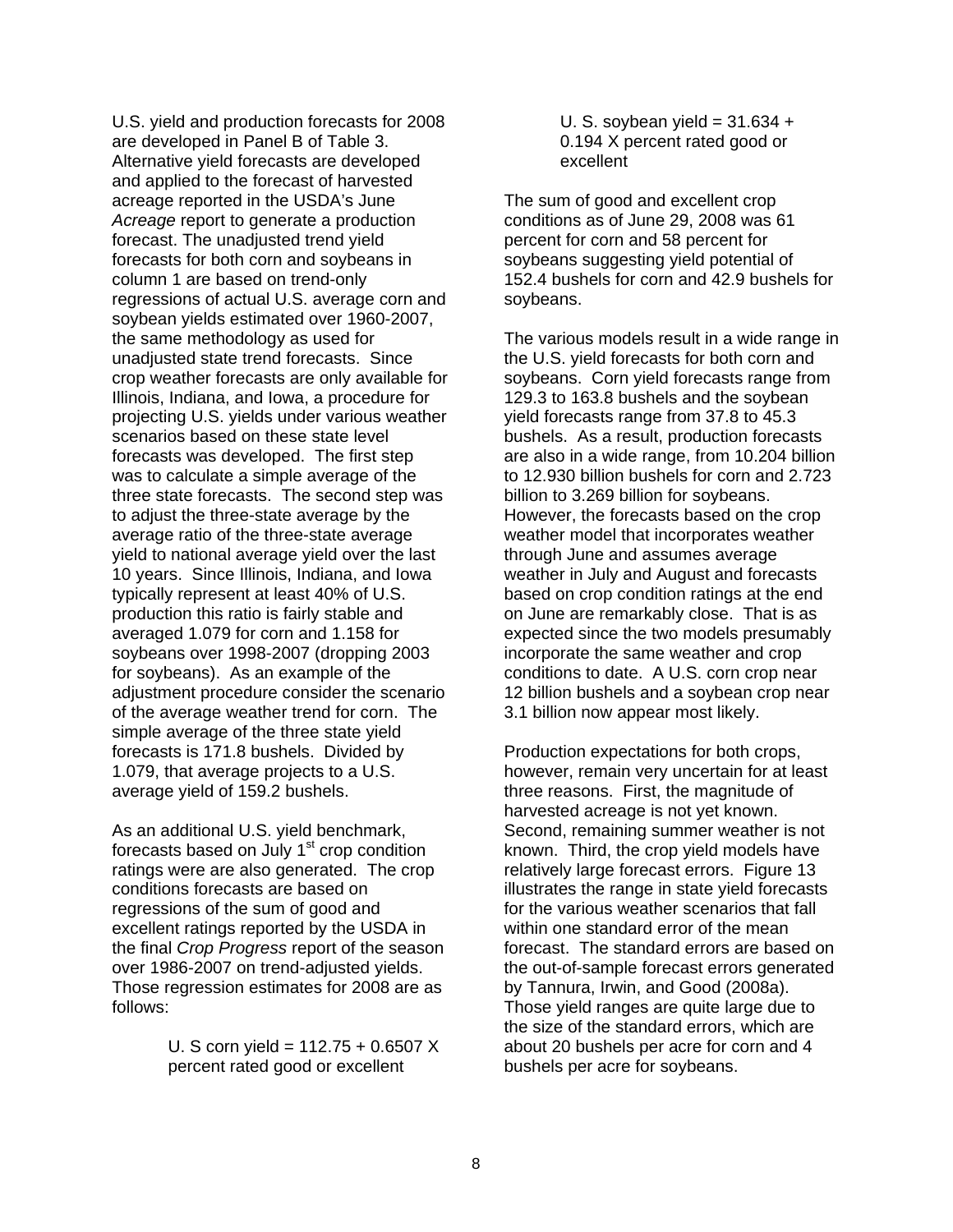Finally, note that, with the exception of the unfavorable July and August weather forecasts, these yield and production expectations exceed those of the USDA's World Agricultural Outlook Board. The *World Agricultural Supply and Demand Estimates* (WASDE) report released on July

11, 2008 estimated 2008 U.S. corn yield potential at 148.4 bushels per acre and production at 11.715 billion bushels. Soybean yield potential was estimated at 41.6 bushels per acre and production at 3 billion bushels.

## **REFERENCES**

Egli, D.B. "Comparison of Corn and Soybean Yields in the United States: Historical Trends and Future Prospects." *Agronomy Journal* 100(2008):S79-S88

Kucharik, G.J. "Contribution of Planting Date Trends to Increased Maize Yields in the Central United States." *Agronomy Journal* 100(2008):328-336.

Kucharik, G.J. "A Multidecadal Trend of Earlier Corn Planting in the Central USA." *Agronomy Journal* 100(2006):1544-1550.

Nafziger, E. "Thinking About Corn Planting Date and Population." *The Bulletin*, No. 2, Article 7, University of Illinois Extension, April 4, 2008). [http://www.ipm.uiuc.edu/bulletin/article.php?id=890]

Nielsen, R.L. "Corn Planting Date is Important, But…" Corny News Network Articles, Department of Agronomy, Purdue University, April 12, 2008. [http://www.kingcorn.org/news/articles.08/PltDate-0412.html]

Pecinovsky, K., and G.O. Benson. "Twenty-Six Years of Soybean Planting Date Studies." ISRFO1-13, Northeast Research and Demonstration Farms, Iowa State University, 2001. [http://www.ag.iastate.edu/farms/2001reports/ne/Twentysixyearsofsoybean.pdf]

Tannura, M.A., S.H. Irwin, and D.L. Good. "Weather, Technology, and Corn and Soybean Yields in the U.S. Corn Belt." Marketing and Outlook Research Report 2008-01, Department of Agricultural and Consumer Economics, February 2008a.

Tannura, M.A., S.H. Irwin, and D.L. Good. "Are Corn Trend Yields Increasing at a Faster Rate?" Marketing and Outlook Brief 2008-02, Department of Agricultural and Consumer Economics, February 2008b.

Thompson, L.M. "Weather and Technology in the Production of Corn in the U.S. Corn Belt." *Agronomy Journal* 61(1969):453-456.

Thompson, L.M. "Weather and Technology in the Production of Soybeans in the Central U.S." *Agronomy Journal* 62(1970):232-236.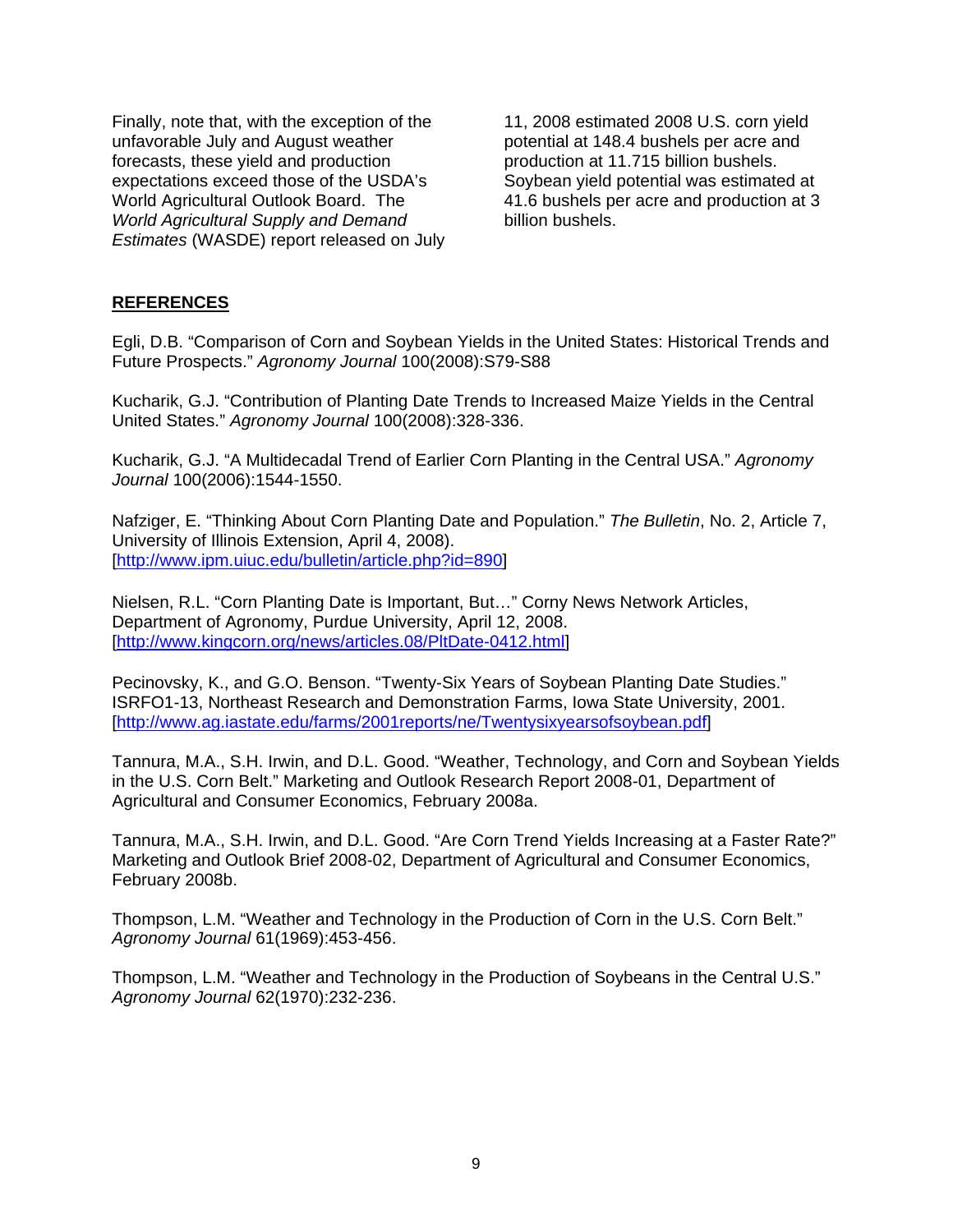|                                          | <b>Coefficient Estimates</b> |                   |                      |  |  |  |
|------------------------------------------|------------------------------|-------------------|----------------------|--|--|--|
| <b>Independent Variable or Statistic</b> | <b>Illinois</b>              | Indiana           | lowa                 |  |  |  |
|                                          |                              |                   |                      |  |  |  |
| Constant                                 | 274.96 ***                   | $***$<br>249.34   | $***$<br>382.69      |  |  |  |
|                                          | (3.33)                       | (3.02)            | (4.47)               |  |  |  |
| Annual Time Trend                        | $1.97***$                    | 1.79<br>$***$     | $***$<br>2.06        |  |  |  |
|                                          | (20.43)                      | (17.09)           | (21.51)              |  |  |  |
| Late Planting                            | $-0.04$                      | $-0.01$           | $***$<br>$-0.32$     |  |  |  |
|                                          | $-(0.28)$                    | $-(0.12)$         | $-(2.11)$            |  |  |  |
| Preseason Precipitation                  | 0.39                         | 0.13              | $\star\star$<br>1.01 |  |  |  |
|                                          | (1.06)                       | (0.33)            | (2.28)               |  |  |  |
| May Precipitation                        | 1.97                         | 3.89              | 4.33                 |  |  |  |
|                                          | (0.57)                       | (0.95)            | (0.66)               |  |  |  |
| May Precipitation <sup>2</sup>           | $-0.37$                      | $-0.64$           | $-0.63$              |  |  |  |
|                                          | $-(1.00)$                    | $-(1.45)$         | $-(0.92)$            |  |  |  |
| June Precipitation                       | 16.28 ***                    | 16.20<br>***      | 8.16                 |  |  |  |
|                                          | (3.50)                       | (3.97)            | (1.60)               |  |  |  |
| June Precipitation <sup>2</sup>          | $-1.75$ ***                  | $***$<br>$-1.78$  | $-0.79$              |  |  |  |
|                                          | $-(3.50)$                    | $-(3.81)$         | $-(1.68)$            |  |  |  |
| July Precipitation                       | 14.23 **                     | 13.69<br>***      | ***<br>17.66         |  |  |  |
|                                          | (2.13)                       | (3.67)            | (5.55)               |  |  |  |
| July Precipitation <sup>2</sup>          | $-1.10$                      | $***$<br>$-1.07$  | $***$<br>$-1.75$     |  |  |  |
|                                          | $-(1.44)$                    | $-(2.91)$         | $-(5.47)$            |  |  |  |
| <b>August Precipitation</b>              | 3.81                         | 13.41<br>$***$    | 4.54                 |  |  |  |
|                                          | (0.65)                       | (2.08)            | (1.56)               |  |  |  |
| August Precipitation <sup>2</sup>        | $-0.39$                      | $\ast$<br>$-1.48$ | $-0.30$              |  |  |  |
|                                          | $-(0.53)$                    | $-(1.87)$         | $-(1.11)$            |  |  |  |
| May Temperature                          | 0.34                         | 0.16              | $-0.52$              |  |  |  |
|                                          | (0.86)                       | (0.43)            | $-(1.09)$            |  |  |  |
| June Temperature                         | 0.38                         | $-0.11$           | $-0.89$              |  |  |  |
|                                          | (0.54)                       | $-(0.16)$         | $-(1.38)$            |  |  |  |
| July Temperature                         | $-2.20$ ***                  | $-1.95$<br>$***$  | $-2.46$<br>$***$     |  |  |  |
|                                          | $-(2.90)$                    | $-(2.86)$         | $-(3.46)$            |  |  |  |
| <b>August Temperature</b>                | $-2.41$ ***                  | $***$<br>$-1.95$  | $***$<br>$-1.80$     |  |  |  |
|                                          | $-(4.30)$                    | $-(3.47)$         | $-(3.13)$            |  |  |  |
| $R^2$                                    | 0.95                         | 0.95              | 0.95                 |  |  |  |
| Standard Error (bu./acre)                | 7.73                         | 7.47              | 8.36                 |  |  |  |
| <b>Regression F-statistic</b>            | 40.93 ***                    | $***$<br>38.92    | $***$<br>40.60       |  |  |  |

## **Table 1. Regression Estimates of Crop Weather Models for Corn Yield in Illinois, Indiana, and Iowa, 1960 - 2007**

Note: The figures in parantheses are t-statistics. One, two, and three stars denote statistical significance at the 10%, 5%, and 1% levels, respectively. Monthly precipitation variables are stated in inches, monthly temperature variables are stated in degrees Farenheit, and late planting is measured as the % planted after May 30th from 1960-1985 and after May 20th from 1986-2007.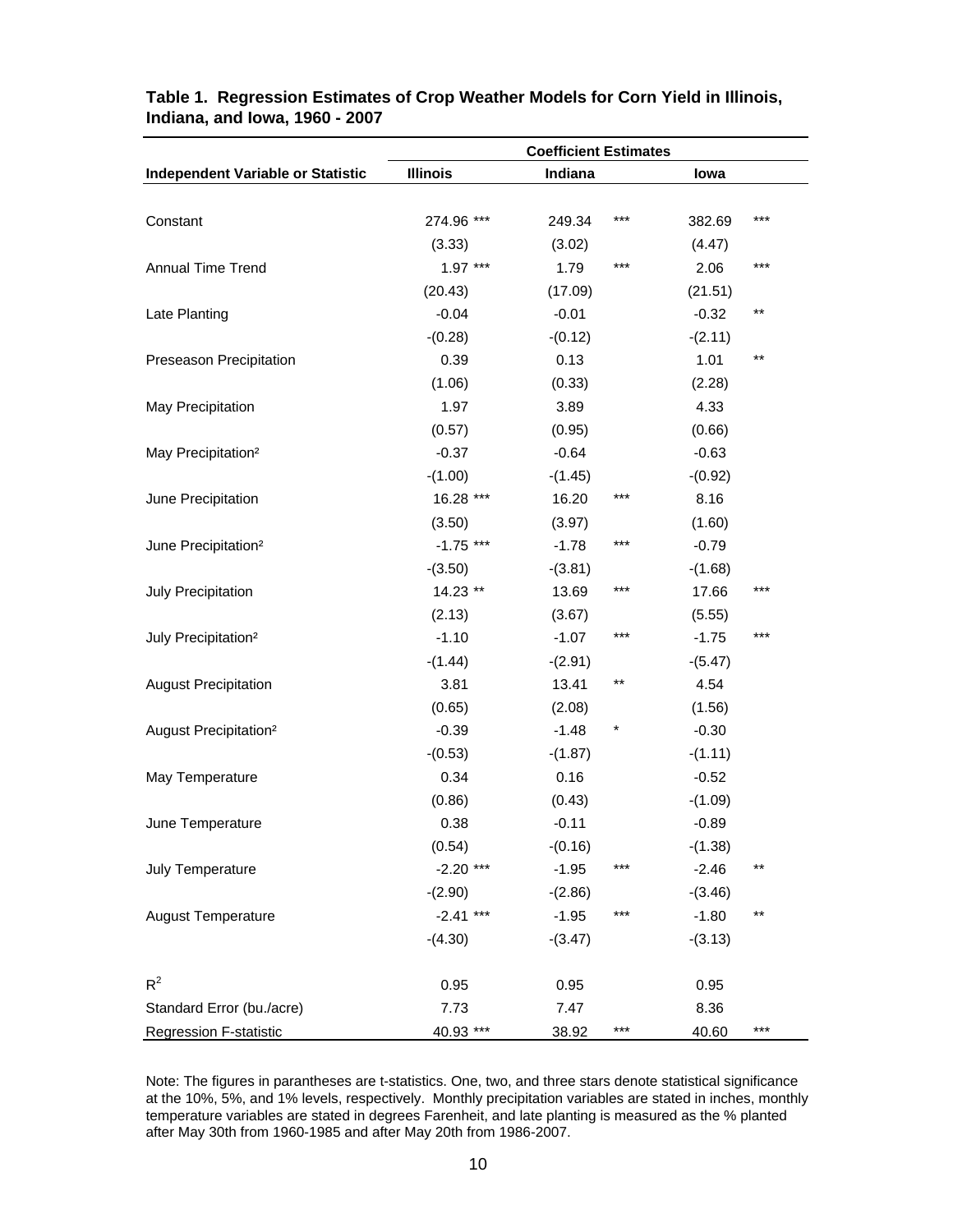|                                          | <b>Coefficient Estimates</b> |            |           |       |           |     |
|------------------------------------------|------------------------------|------------|-----------|-------|-----------|-----|
| <b>Independent Variable or Statistic</b> | <b>Illinois</b>              |            | Indiana   |       | lowa      |     |
| Constant                                 | 45.62                        | $^{\star}$ | 19.17     |       | 25.90     |     |
|                                          | (1.76)                       |            | (0.75)    |       | (0.83)    |     |
| Annual Time Trend                        | 0.40                         | ***        | 0.41      | ***   | 0.48      | *** |
|                                          | (12.36)                      |            | (10.06)   |       | (12.73)   |     |
| Late Planting                            | $-0.08$                      | $^{\star}$ | $-0.09$   | ***   | $-0.07$   |     |
|                                          | $-(1.72)$                    |            | $-(2.77)$ |       | $-(1.03)$ |     |
| Preseason Precipitation                  | 0.18                         |            | 0.15      |       | 0.36      | *   |
|                                          | (1.50)                       |            | (1.25)    |       | (2.24)    |     |
| May Precipitation                        | $-0.15$                      |            | 1.49      |       | $-1.51$   |     |
|                                          | $-(0.14)$                    |            | (1.18)    |       | $-(0.65)$ |     |
| May Precipitaiton <sup>2</sup>           | 0.03                         |            | $-0.15$   |       | 0.10      |     |
|                                          | (0.22)                       |            | $-(1.09)$ |       | (0.42)    |     |
| June Precipitation                       | 1.34                         |            | 4.48      | $***$ | 2.73      |     |
|                                          | (0.93)                       |            | (3.58)    |       | (1.48)    |     |
| June Precipitaiton <sup>2</sup>          | $-0.10$                      |            | $-0.43$   | *     | $-0.23$   |     |
|                                          | $-(0.63)$                    |            | $-(3.00)$ |       | $-(1.32)$ |     |
| July Precipitation                       | 3.04                         |            | 3.78      | $***$ | 3.38      | *** |
|                                          | (1.47)                       |            | (3.26)    |       | (2.95)    |     |
| July Precipitation <sup>2</sup>          | $-0.24$                      |            | $-0.34$   | ***   | $-0.34$   | *** |
|                                          | $-(0.99)$                    |            | $-(3.01)$ |       | $-(2.94)$ |     |
| <b>August Precipitation</b>              | 2.60                         |            | 2.99      |       | 3.74      | *** |
|                                          | (1.43)                       |            | (1.50)    |       | (3.58)    |     |
| August Precipitation <sup>2</sup>        | $-0.21$                      |            | $-0.26$   |       | $-0.28$   | *** |
|                                          | $-(0.94)$                    |            | $-(1.05)$ |       | $-(2.87)$ |     |
| May Temperature                          | $-0.04$                      |            | $-0.03$   |       | $-0.05$   |     |
|                                          | $-(0.33)$                    |            | $-(0.29)$ |       | $-(0.30)$ |     |
| June Temperature                         | 0.21                         |            | 0.05      |       | 0.35      |     |
|                                          | (0.91)                       |            | (0.25)    |       | (1.50)    |     |
| July Temperature                         | $-0.08$                      |            | $-0.11$   |       | $-0.39$   |     |
|                                          | $-(0.36)$                    |            | $-(0.53)$ |       | $-(1.50)$ |     |
| <b>August Temperature</b>                | $-0.62$                      | **         | $-0.25$   |       | $-0.24$   |     |
|                                          | $-(3.57)$                    |            | $-(1.44)$ |       | $-(1.17)$ |     |
| $R^2$                                    | 0.91                         |            | 0.93      |       | 0.89      |     |
| Standard Error (bu./acre)                | 2.40                         |            | 2.31      |       | 3.02      |     |
| <b>Regression F-statistic</b>            | 22.07                        | ***        | 29.48     | ***   | 17.71     | *** |

# **Table 2. Regression Estimates of Crop Weather Models for Soybean Yield in Illinois, Indiana, and Iowa, 1960 - 2007**

Note: The figures in parantheses are t-statistics. One, two, and three stars denote statistical significance at the 10%, 5%, and 1% levels, respectively. Monthly precipitation variables are stated in inches, monthly temperature variables are stated in degrees Farenheit, and late planting is measured as the % planted after June 10th.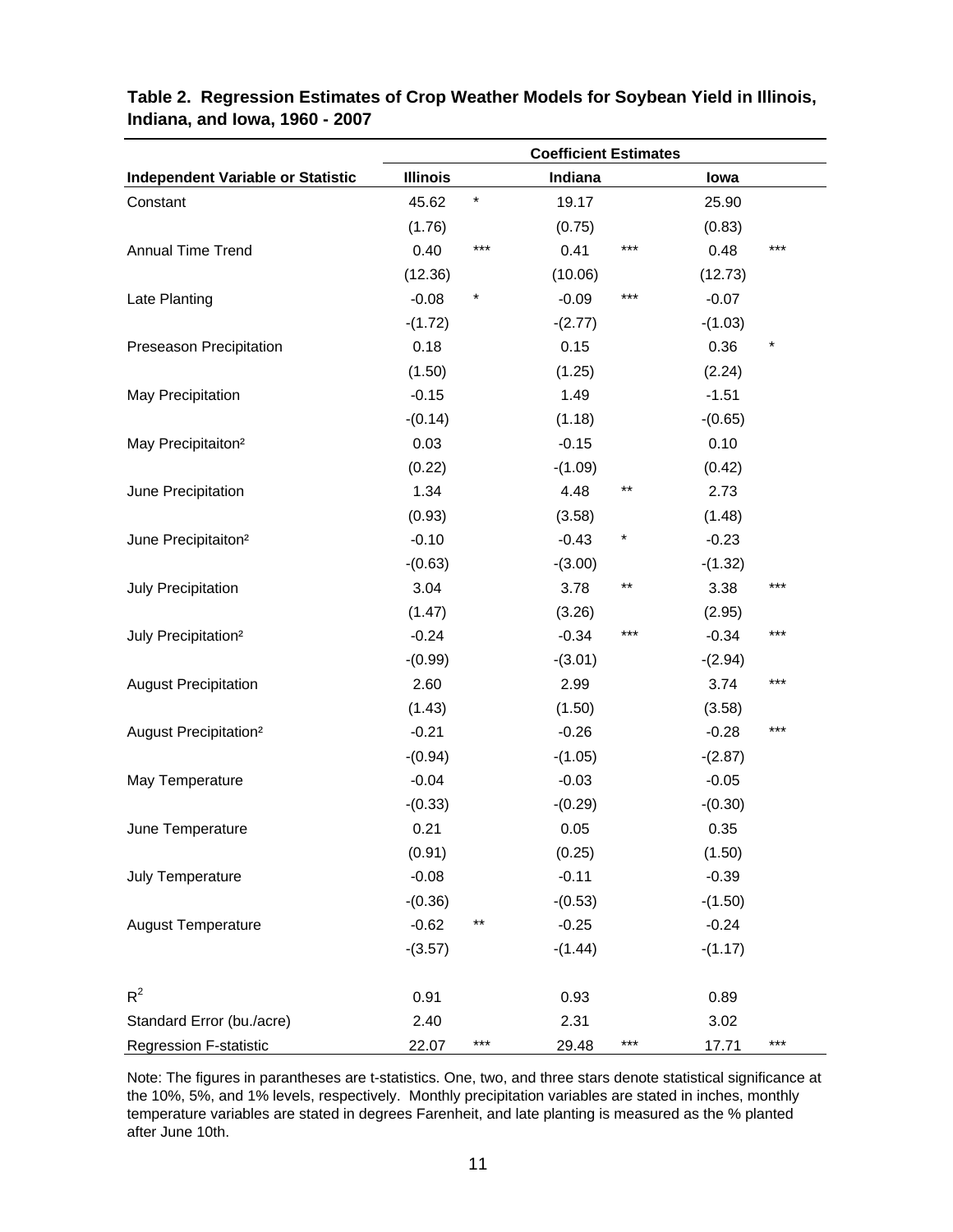|                                           | (1)               | $\overline{(2)}$ | <b>Crop Weather Model</b><br>(3)<br><b>Actual</b> | (4)                | (5)              | (6)               |
|-------------------------------------------|-------------------|------------------|---------------------------------------------------|--------------------|------------------|-------------------|
|                                           |                   |                  | <b>To Date and</b>                                | <b>Unfavorable</b> | <b>Favorable</b> | July 1st          |
|                                           | <b>Unadjusted</b> | Average          | Average July-                                     | July-              | July-            | Crop              |
| Crop/State or Crop/                       | <b>Trend</b>      | Weather          | August                                            | <b>August</b>      | <b>August</b>    | <b>Conditions</b> |
| <b>Production Component</b>               | <b>Model</b>      | <b>Trend</b>     | Weather                                           | Weather            | Weather          | <b>Model</b>      |
| <b>Panel A. State Yield Forecasts</b>     |                   |                  |                                                   |                    |                  |                   |
| Corn                                      |                   |                  |                                                   |                    |                  |                   |
| Illinois (bu./acre)                       | 159.8             | 173.2            | 169.4                                             | 147.0              | 185.9            | <b>NA</b>         |
| Indiana (bu./acre)                        | 153.2             | 165.5            | 153.3                                             | 131.1              | 166.4            | <b>NA</b>         |
| lowa (bu./acre)                           | 163.7             | 176.6            | 165.4                                             | 140.4              | 178.0            | <b>NA</b>         |
| Soybeans                                  |                   |                  |                                                   |                    |                  |                   |
| Illinois (bu./acre)                       | 46.5              | 47.4             | 48.3                                              | 42.6               | 52.2             | <b>NA</b>         |
| Indiana (bu./acre)                        | 47.7              | 48.6             | 49.1                                              | 44.7               | 51.2             | <b>NA</b>         |
| lowa (bu./acre)                           | 49.0              | 51.8             | 50.9                                              | 43.8               | 54.0             | <b>NA</b>         |
| <b>Panel B. U.S. Production Forecasts</b> |                   |                  |                                                   |                    |                  |                   |
| Corn                                      |                   |                  |                                                   |                    |                  |                   |
| Yield (bu./acre)                          | 150.7             | 159.2            | 150.8                                             | 129.3              | 163.8            | 152.4             |
| Harvested Acres (mil. acres)              | 78.9              | 78.9             | 78.9                                              | 78.9               | 78.9             | 78.9              |
| Production (mil. bu.)                     | 11,896            | 12,565           | 11,901                                            | 10,204             | 12,930           | 12,027            |
| Soybeans                                  |                   |                  |                                                   |                    |                  |                   |
| Yield (bu./acre)                          | 41.4              | 42.5             | 42.7                                              | 37.8               | 45.3             | 42.9              |
| Harvested Acres (mil. acres)              | 72.1              | 72.1             | 72.1                                              | 72.1               | 72.1             | 72.1              |
| Production (mil. bu.)                     | 2,983             | 3,068            | 3,079                                             | 2,723              | 3,269            | 3,093             |

#### **Table 3. Alternative Forecasts of 2008 Yield and Production for U.S. Corn and Soybeans**

Notes: NA denotes 'not applicable.' Unadjusted trend forecasts for 2008 are based on trend-only regressions estimated over 1960- 2007. The next four 2008 forecasts are based on the crop weather regressions presented in Tables 1 and 2. The last forecast is based on a crop conditions regression model. See the text for a detailed explanation of each forecast. Harvested acres are taken from the USDA's June 2008 *Acreage* report.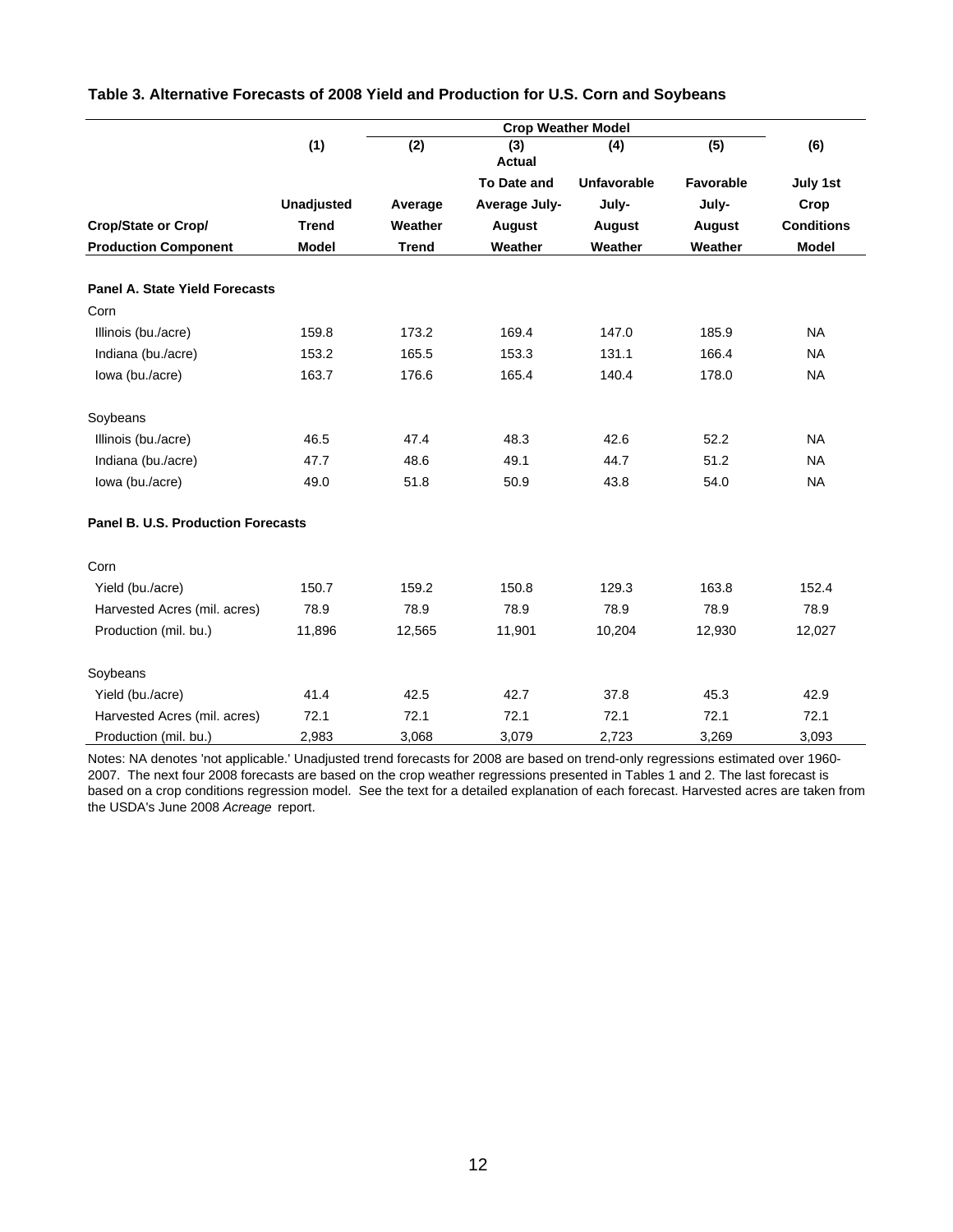|                   | Average<br>May       | Average<br>Late | 2008<br>May          | 2008<br>Late    | <b>Combined</b><br>2008 Yield |
|-------------------|----------------------|-----------------|----------------------|-----------------|-------------------------------|
|                   | <b>Precipitation</b> | <b>Planting</b> | <b>Precipitation</b> | <b>Planting</b> | <b>Impact</b>                 |
| <b>Crop/State</b> | (inches)             | (%)             | (inches)             | $(\%)$          | (bu./ac)                      |
| Corn              |                      |                 |                      |                 |                               |
| <b>Illinois</b>   | 4.3                  | 13.7            | 5.8                  | 21.6            | $-2.9$                        |
| Indiana           | 4.4                  | 21.3            | 5.7                  | 28.6            | $-3.5$                        |
| Iowa              | 4.3                  | 9.2             | 5.9                  | 18.6            | $-6.3$                        |
| Soybeans          |                      |                 |                      |                 |                               |
| <b>Illinois</b>   | 4.3                  | 15.7            | 5.8                  | 32.0            | $-1.1$                        |
| Indiana           | 4.4                  | 20.6            | 5.7                  | 25.0            | $-0.4$                        |
| Iowa              | 4.3                  | 8.5             | 5.9                  | 12.0            | $-1.0$                        |

**Table 4. Estimated Impact of Planting Progress on 2008 Corn and Soybean Yields in Illinois, Indiana, and Iowa**

Notes: Average May precipitation and average late planting are computed over 1960-2007. Late planting is the percentage of the crop planted after May 30 over 1960-1985 and after May 20 over 1986-2007 for corn and the percentage of the crop planted after June 10 over 1960-2007 for soybeans. 2008 yield impacts combien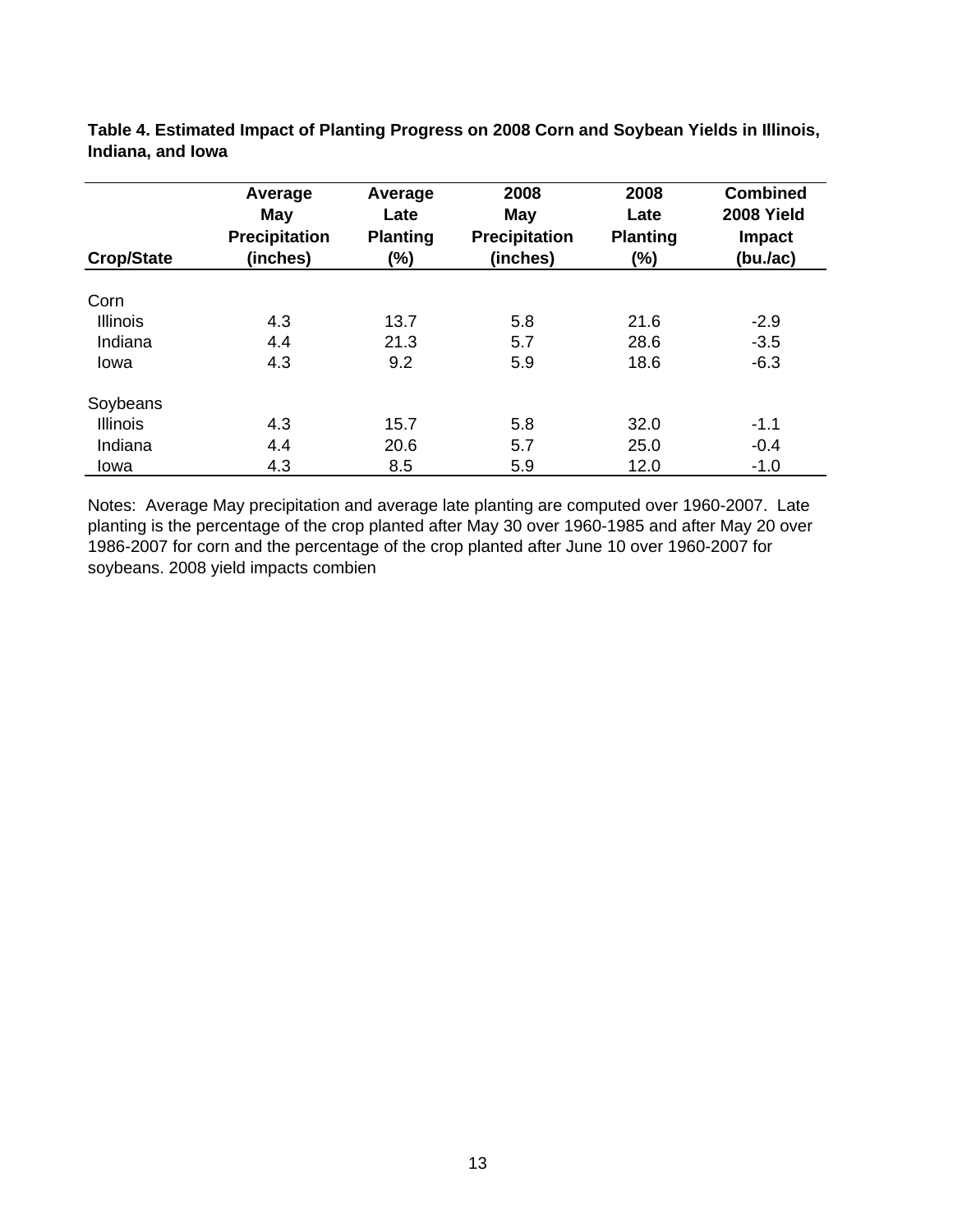







**Figure 1. Comparison of Illinois Corn and Soybean Planting Progress in 1965 and 2005**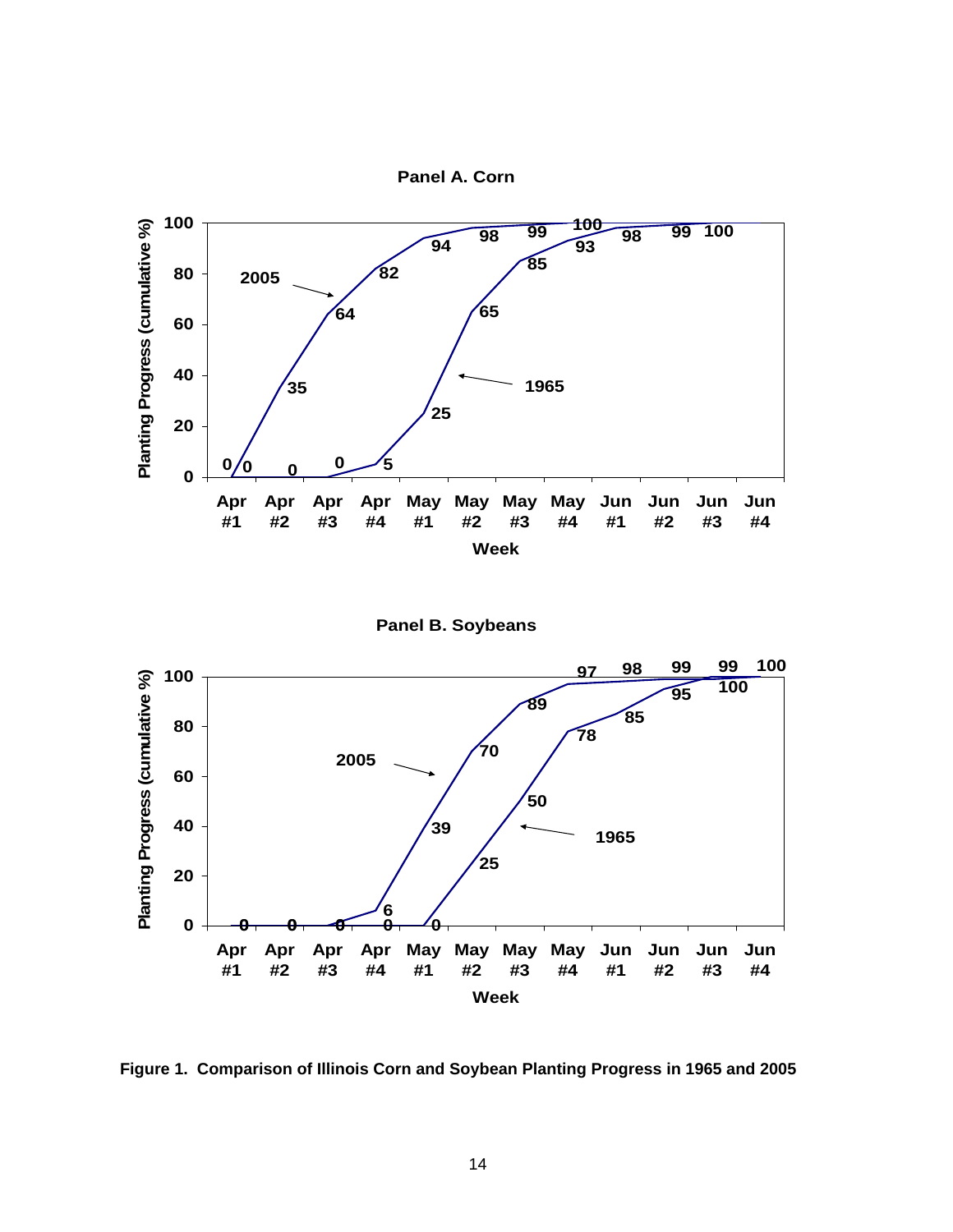

**Figure 2. Response of Corn Yield in Central Illinois to Planting Date**



**Figure 3. Response of Soybean Yield in Central Iowa to Planting Date**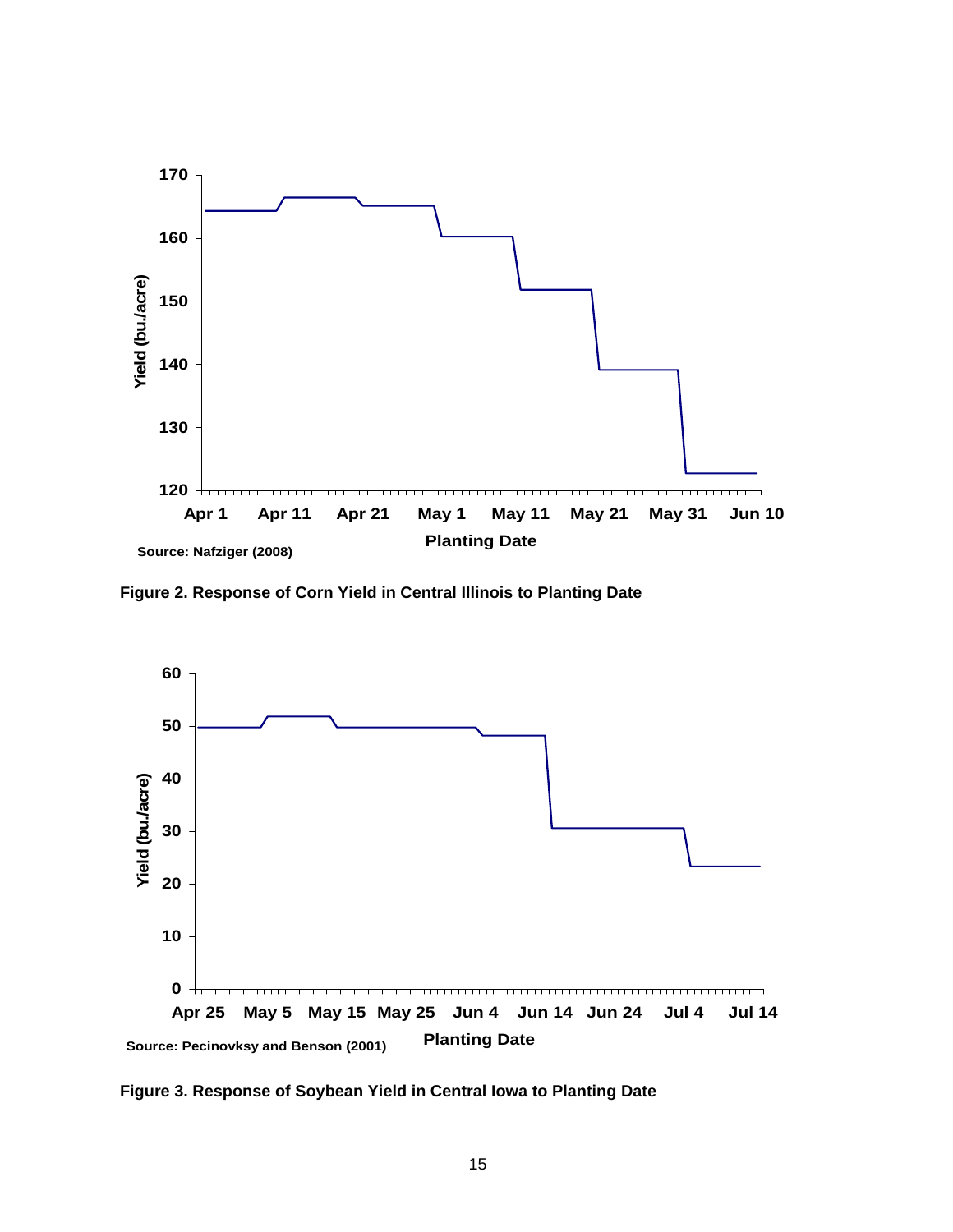





**Figure 4. Number of Days Before (-) and After (+) May 1st that 50% Corn Planting Progress is Reached in Illinois, Indiana, and Iowa, 1960 - 2007**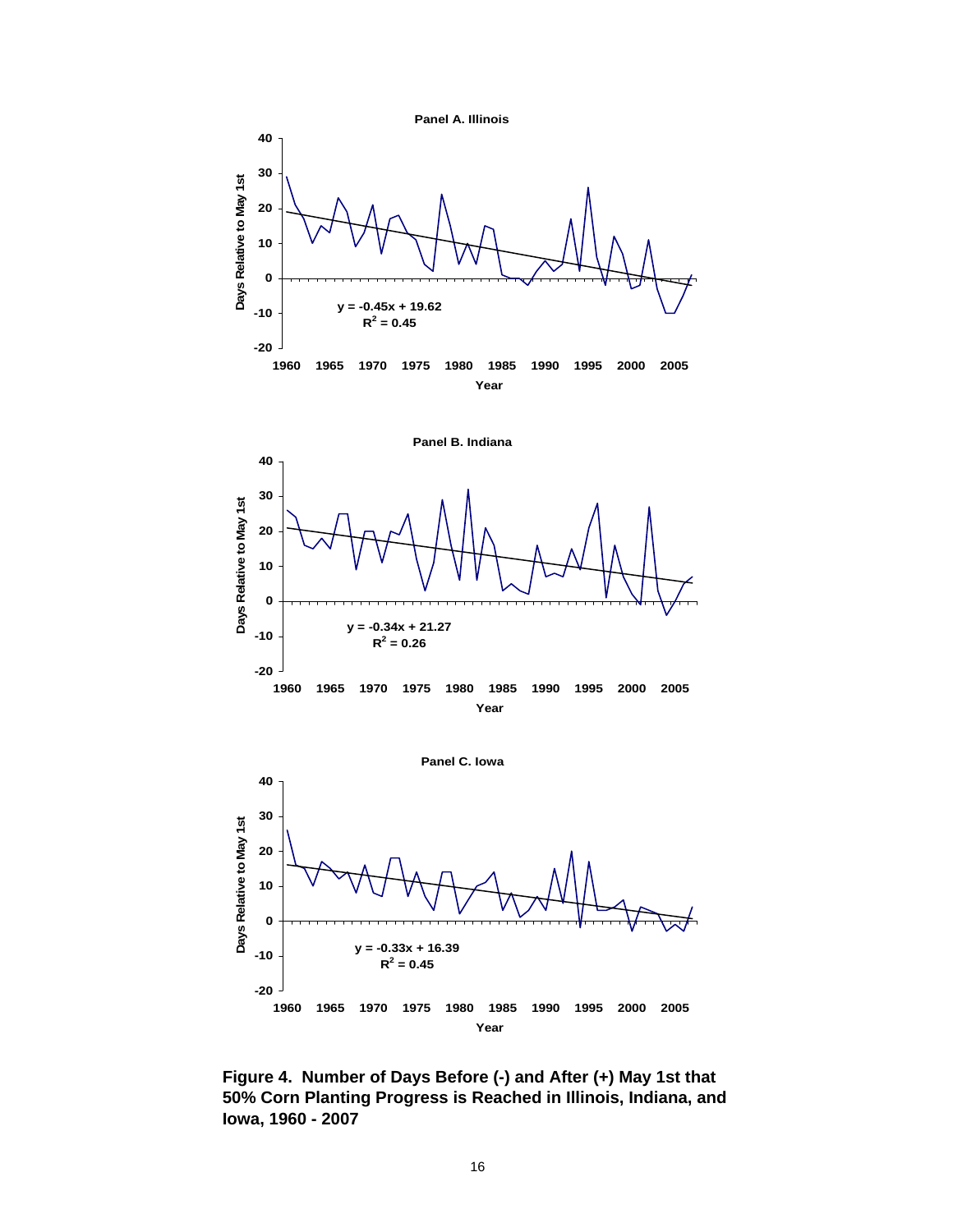





**Figure 5. Number of Days Before (-) and After (+) May 1st that 50% Soybean Planting Progress is Reached in Illinois, Indiana, and Iowa, 1960 - 2007**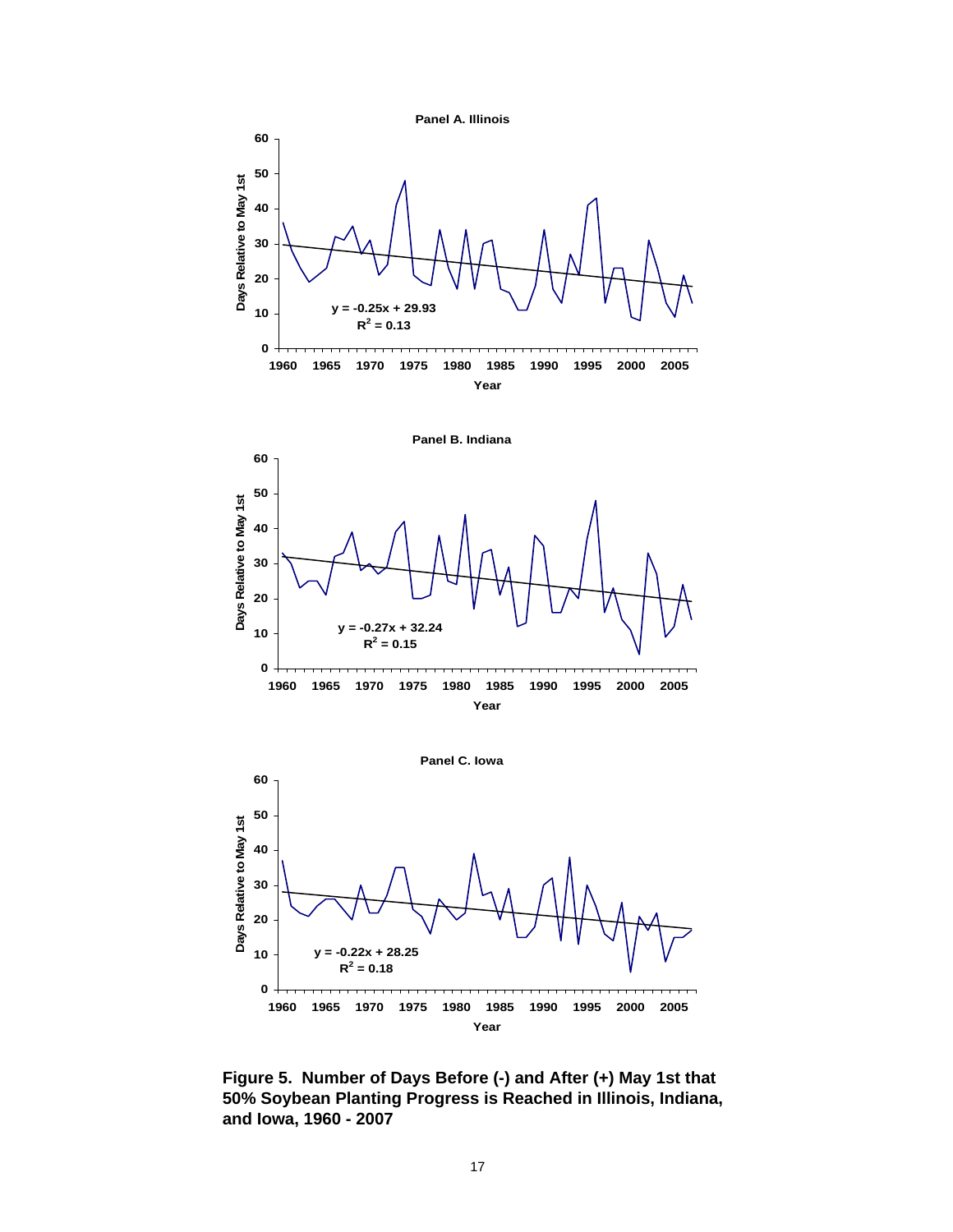

**Figure 6. Maximum Corn Planting Progress in a Single Week for Illinois, Indiana, and Iowa, 1960 - 2007**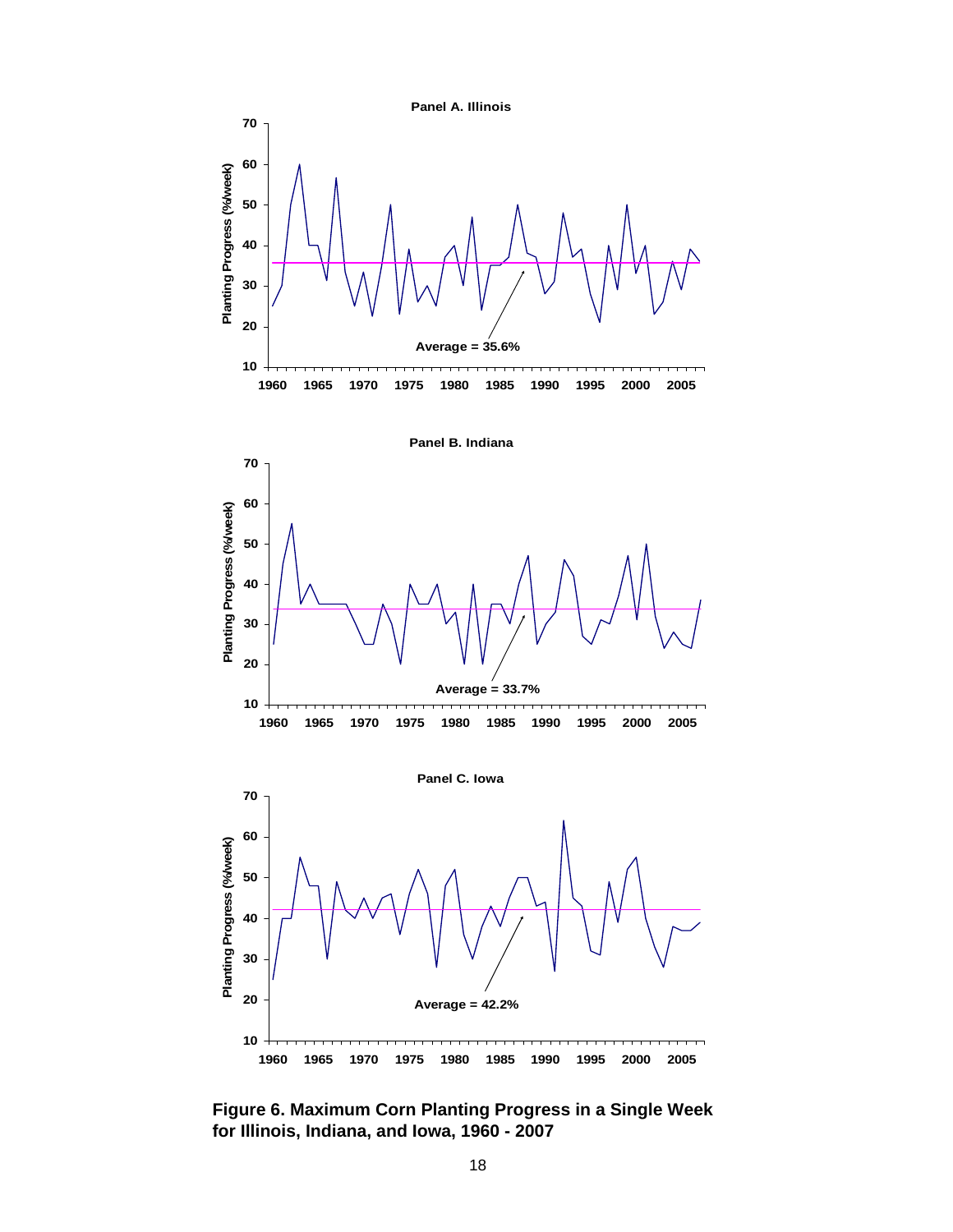

**Figure 7. Maximum Soybean Planting Progress in a Single Week for Illinois, Indiana, and Iowa, 1960 - 2007**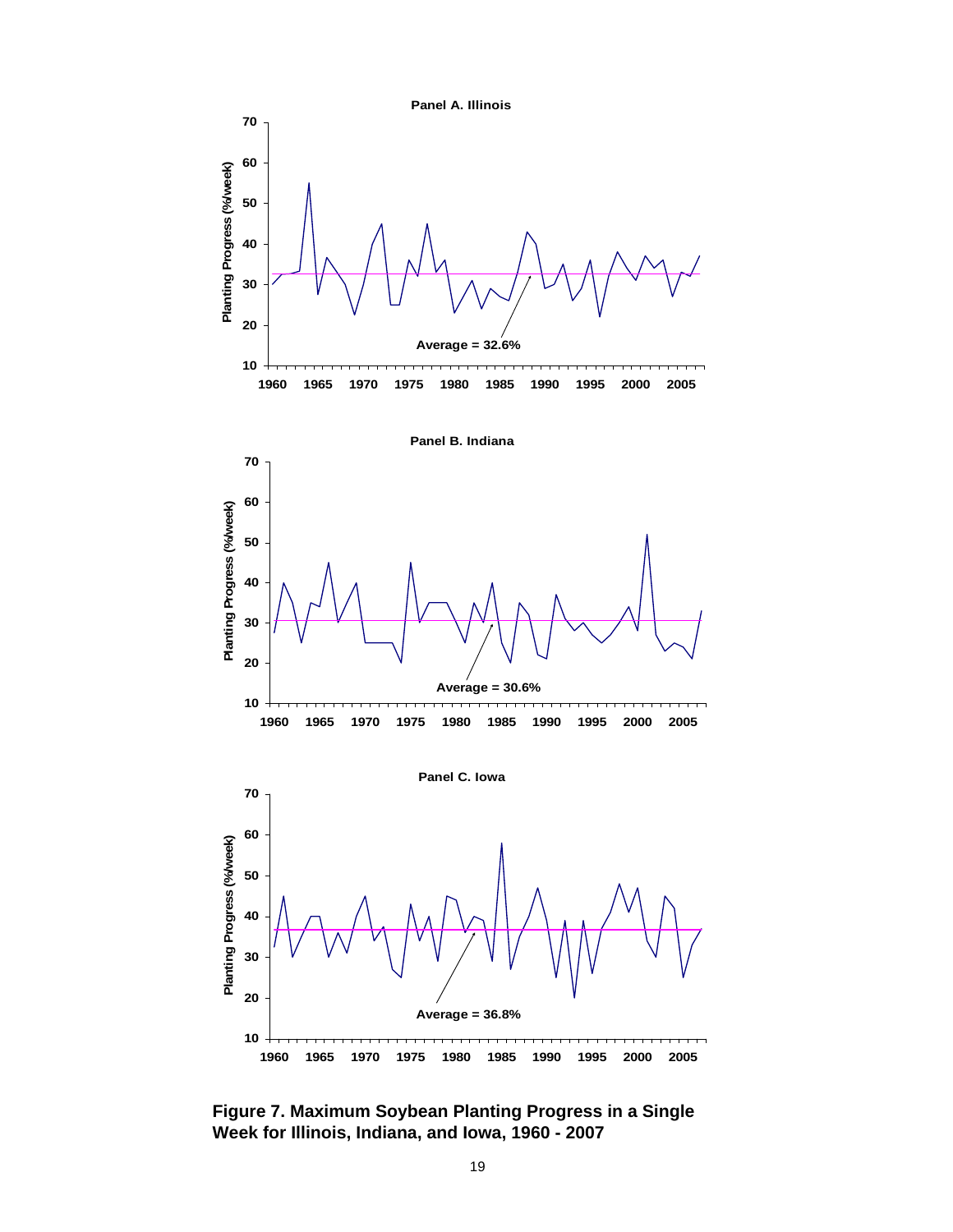





**Figure 8. Percent Late Planted Corn (1960 - 1985: after May 30th; 1986 - 2007: after May 20th) in Illinois, Indiana, and Iowa, 1960 - 2007**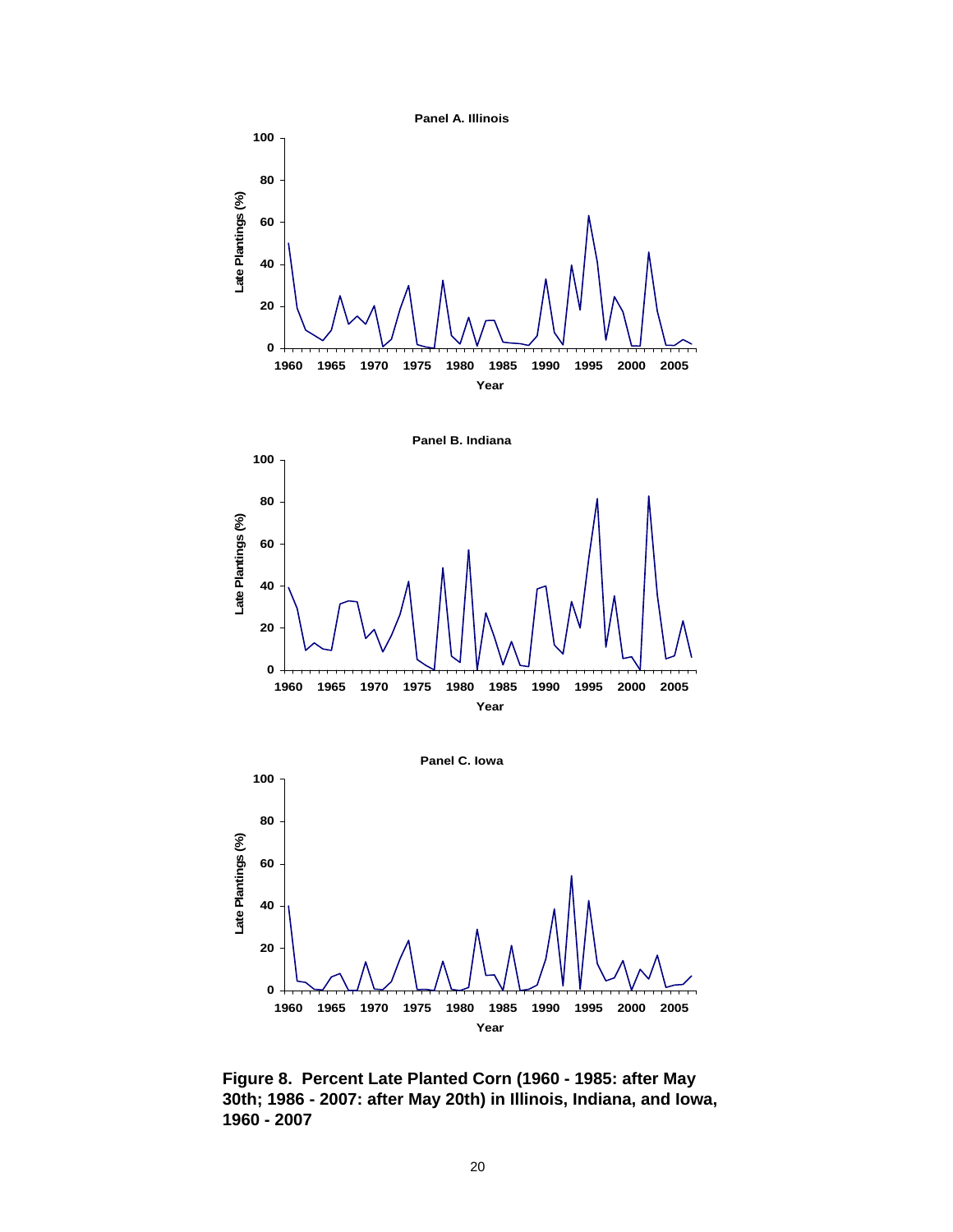

**Figure 9. Percent Late Planted Soybeans (after June 10th) in Illinois, Indiana, and Iowa, 1960 - 2007**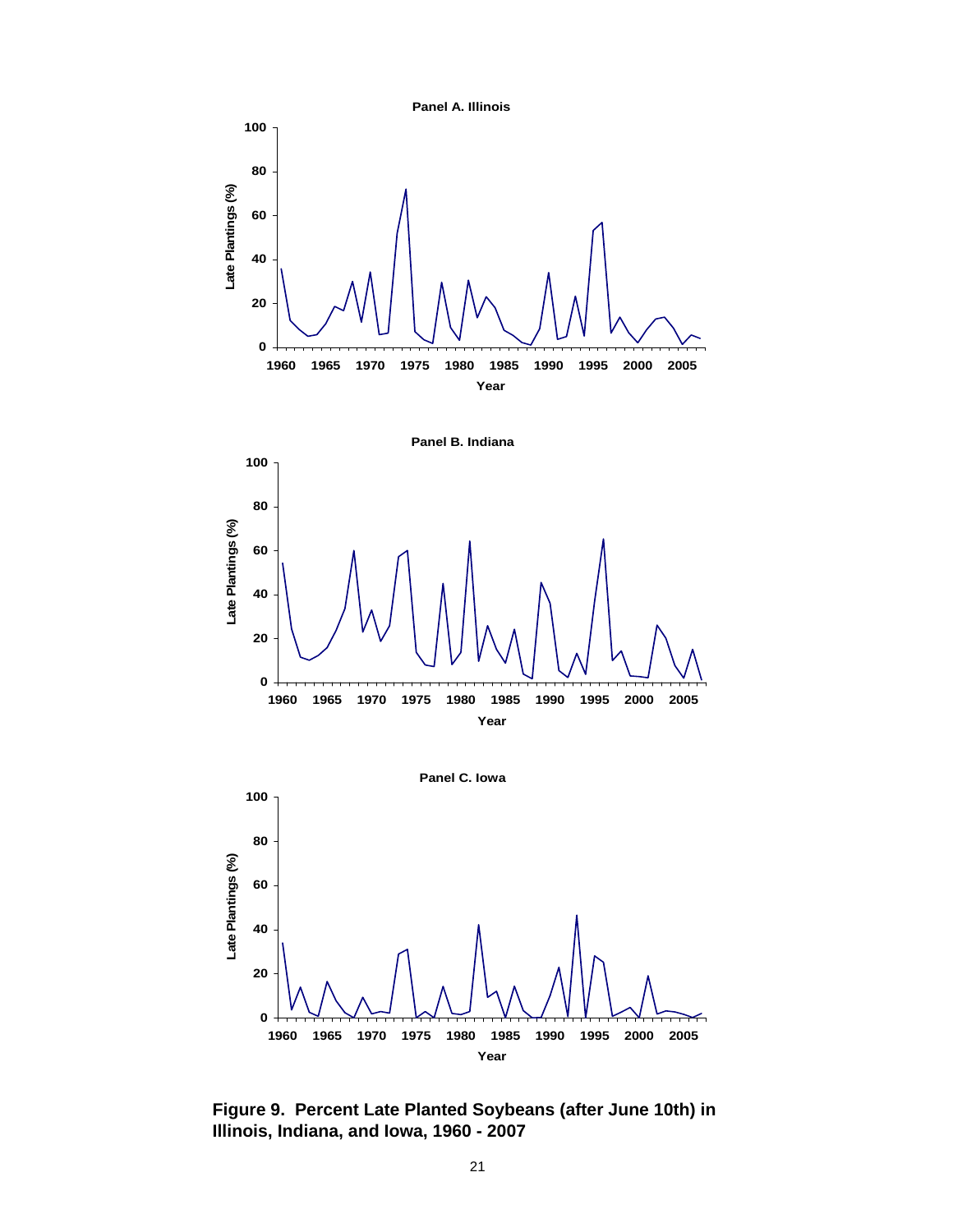

**Panel B. Soybeans**



**Figure 10. Estimated Impact of May Precipitation on Corn and Soybean Yields in Illinois, Indiana, and Iowa, 1960 - 2007**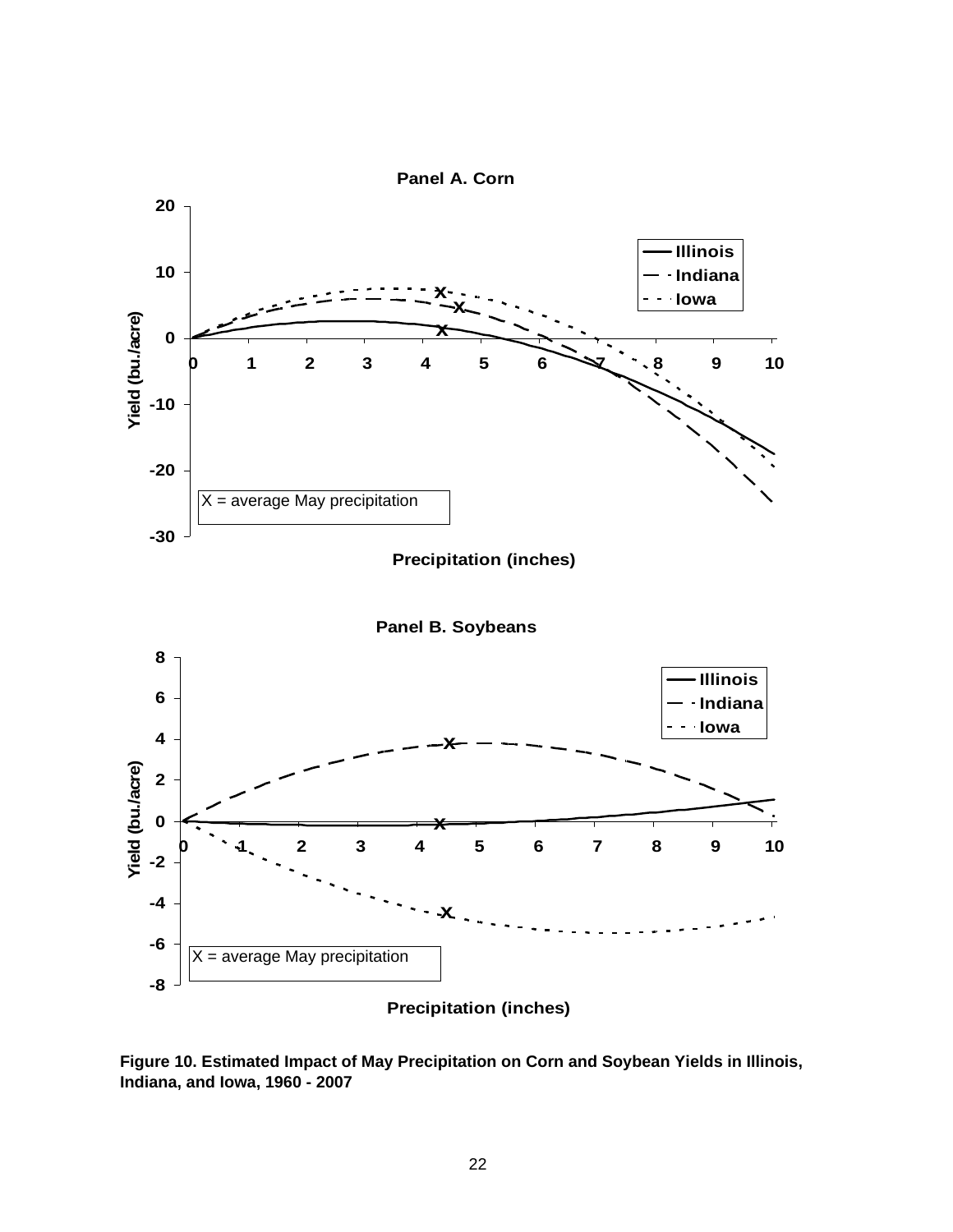

**Figure 11. Estimated Impact of Late Planting (1960 - 1985: after May 30th; 1986 - 2007: after May 20th) on Corn Yields in Illinois, Indiana, and Iowa, 1960 - 2007**



**Figure 12. Estimated Impact of Late Planting (after June 10th) on Soybean Yields in Illinois, Indiana, and Iowa, 1960 - 2007**